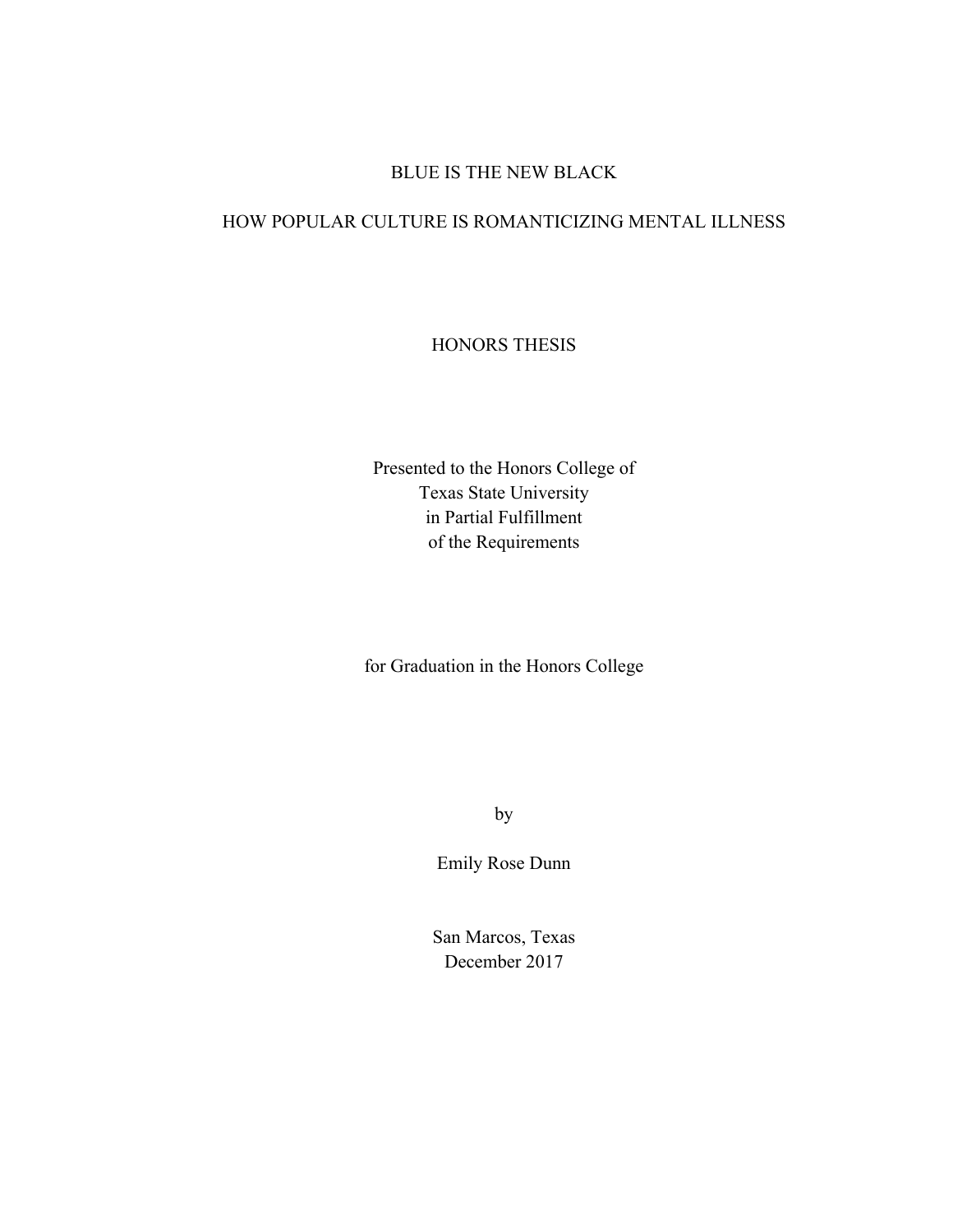#### BLUE IS THE NEW BLACK

# HOW POPULAR CULTURE IS ROMANTICIZING MENTAL ILLNESS

by

Emily Rose Dunn

Thesis Supervisor:

Jon Lasser, Ph.D. Department of Counseling, Leadership, Adult Education, and School Psychology

 $\mathcal{L}_\text{max}$  , and the set of the set of the set of the set of the set of the set of the set of the set of the set of the set of the set of the set of the set of the set of the set of the set of the set of the set of the

 $\mathcal{L}=\{1,2,3,4,5\}$ 

Second Reader:

Ollie Seay, Ph.D. Department of Psychology

Approved:

Heather C. Galloway, Ph.D. Dean, Honors College

 $\mathcal{L}_\text{max}$  , and the set of the set of the set of the set of the set of the set of the set of the set of the set of the set of the set of the set of the set of the set of the set of the set of the set of the set of the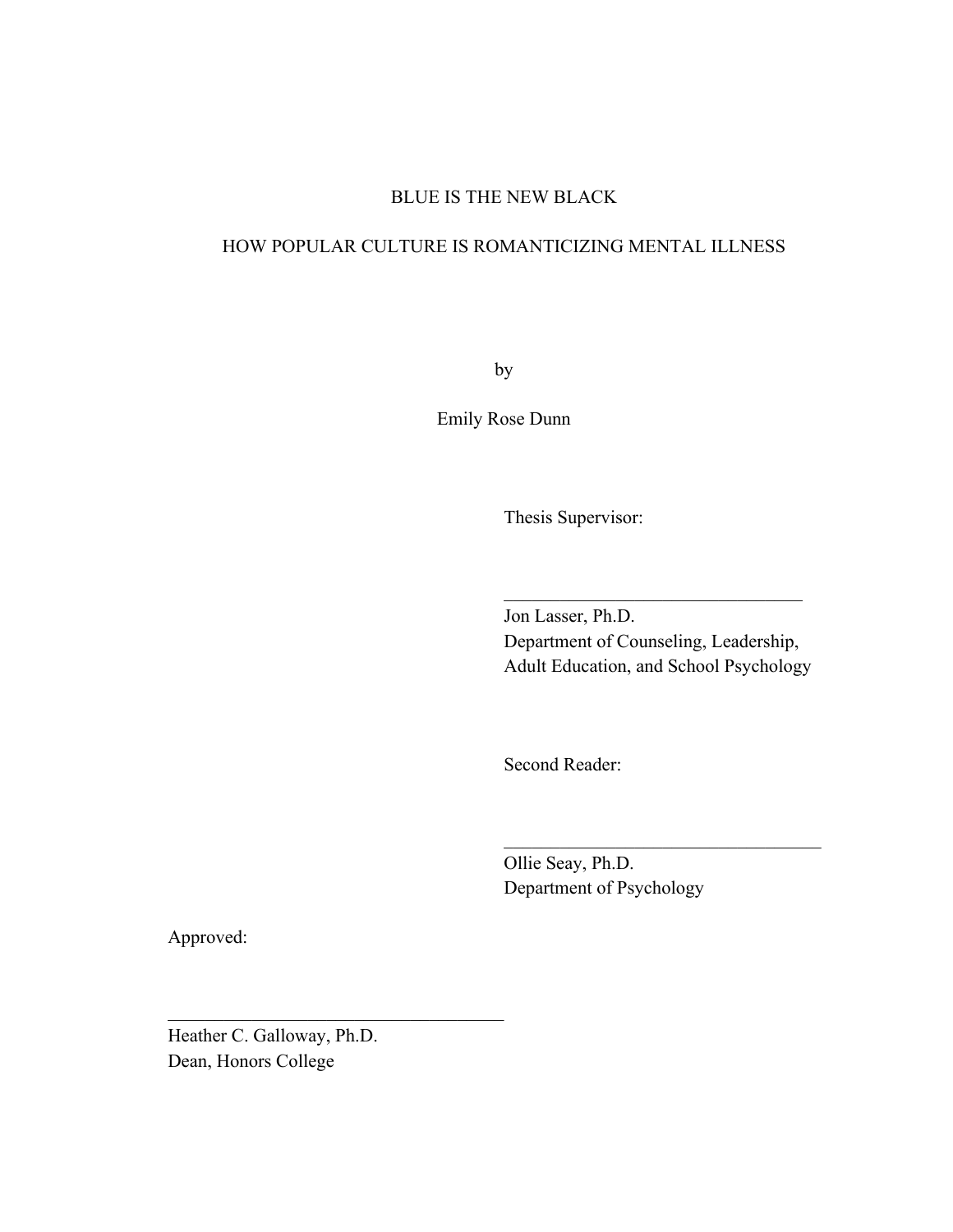#### **Acknowledgments**

The very fact that I was able to acquire such thoughtful mentorship from the Honors College faculty and students throughout my college career is nothing short of inspiring. It has been a long journey from freshman to now an extended senior, and throughout my time here I had slowly but significantly gathered inspiration for this thesis. I would like to my thesis advisor, Dr. Jon Lasser. You had such enduring faith in my ability to pursue this project; more than I could have hoped for. I would also like to thank my second reader, Dr. Seay. I have been taking classes from you and including you in my fledgling research attempts for quite a while now, and I cannot be more grateful for your continued enthusiasm. Finally, thank you to my parents, friends and loved ones. If it were not for all of you I would have no outlet other than my own scrutiny to evaluate my ideas.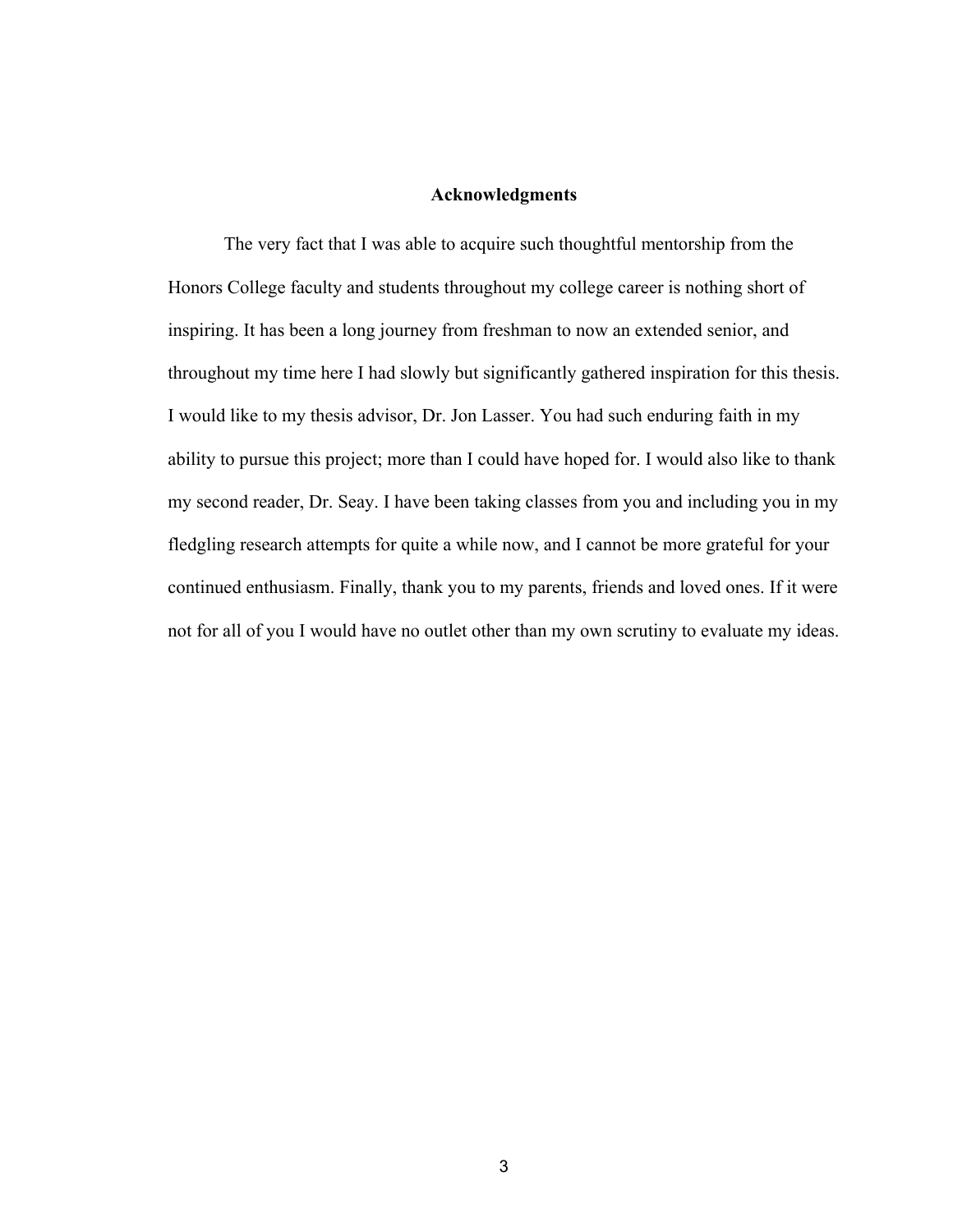#### **ABSTRACT**

There is a trend of romanticizing mental illness amongst the younger generation. I define this age group as high school to college-age, around 13-22 years old. In this thesis I clarify several reasons as to why this is happening, focusing on the influence of popular culture. I assert that due to the well-meaning intention of destigmatizing mental illness in society, there has been a movement in film and social media to humanize various mental illnesses, which in twist of perception has caused it to be sensationalized. I will be using the examples of depression, anxiety, personality disorder and schizophrenia. I use film as the main medium of influence because historically, film has mirrored and magnified social issues and changes of opinion as time progresses, a key example being both social opinions towards women's, and civil rights. The parallel is that the changing attitudes towards mental health are now being shown through film as well. I add social media to the mixture of influences because it is just as, if not more of an influence on attitudes as film is, because social media is interactive. The consequence of admiration towards mental illnesses are varied. On a lesser scale, it has shown in behaviors such as using disorders such as depression or anxiety as accessories to make one's personality more interesting. On a more critical scale, it may lead to the tendency to not seek out help if one is experiencing symptoms of poor mental health due to the weary opinions of the older generation suspicious of fakery for attention. On the flip-side, over diagnosis can also occur. There is nothing wrong with trying to humanize mental illness through depictions in film and social media. However, it needs to be done so more objectively, with realistic information, and with the "faded flower" aesthetic removed.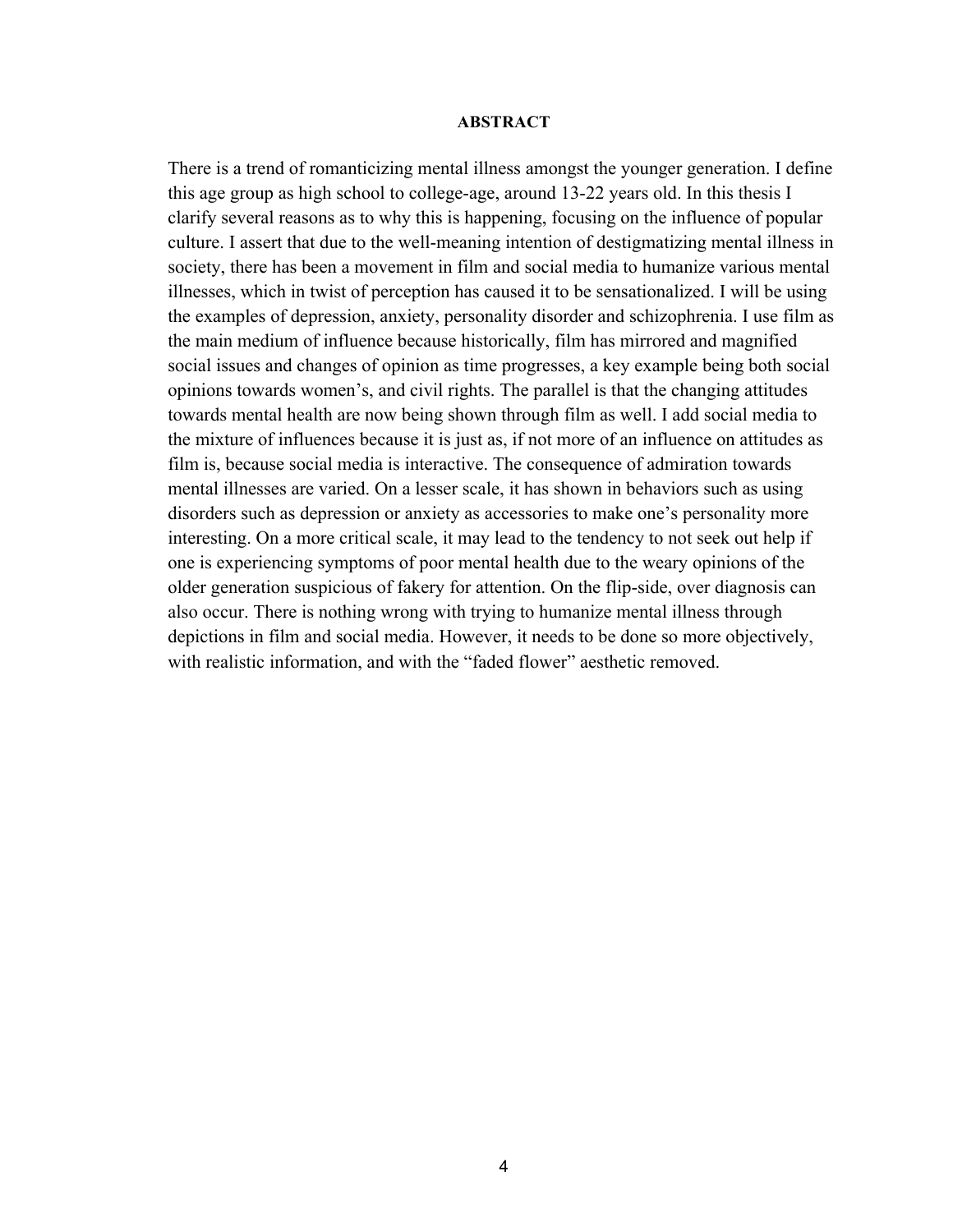Historically, popular culture has romanticized and idolized illness. Most notable is the infatuation with tuberculosis, or in lay terms, consumption, during the mid-1800s. Medical doctors and common folk alike did not fully understand the nature of this disease, and the consequences were devastating. Tuberculosis manifested in the forms of great fatigue, coughing up blood, significant weight loss, and eventually death. As horrific and bloody as this may sound, and for as many lives the illness claimed, there was a strange, social phenomenon that occurred; the illness was addressed with an air of tragic loveliness. Those suffering from it were seen with a new, macabre kind of beauty (Mullin, 2016).

Tuberculosis was an equal opportunity disease, but was depicted in 19th century popular literature as the illness of a beautiful young artist, who despite being wracked with agony, continued to live and go on writing, painting, and engaging in other activities associated with an intellectual mind. The aesthetic of the 'faded-flower' gained immense popularity, so much so that young women soon began to do their best to appear thin, frail, pale and flushed of the face despite being unafflicted (Mullin, 2016). This is not to say that anyone went out of their way to convince a doctor that they were ill, but there was certain charm in obtaining such features.

As medical knowledge advanced, the tendency to romanticize tuberculosis abated. Since the mystery was gone, the illness became less of an issue. Advancement of medical knowledge reached not only doctors, but the layman as well. Better hygienic and nutritional practices became more prevalent, and illness was approached more methodically than superstitiously or with certain degrees of wonder. This explains why the romanization of tuberculosis and other physical illness stopped. Without the air of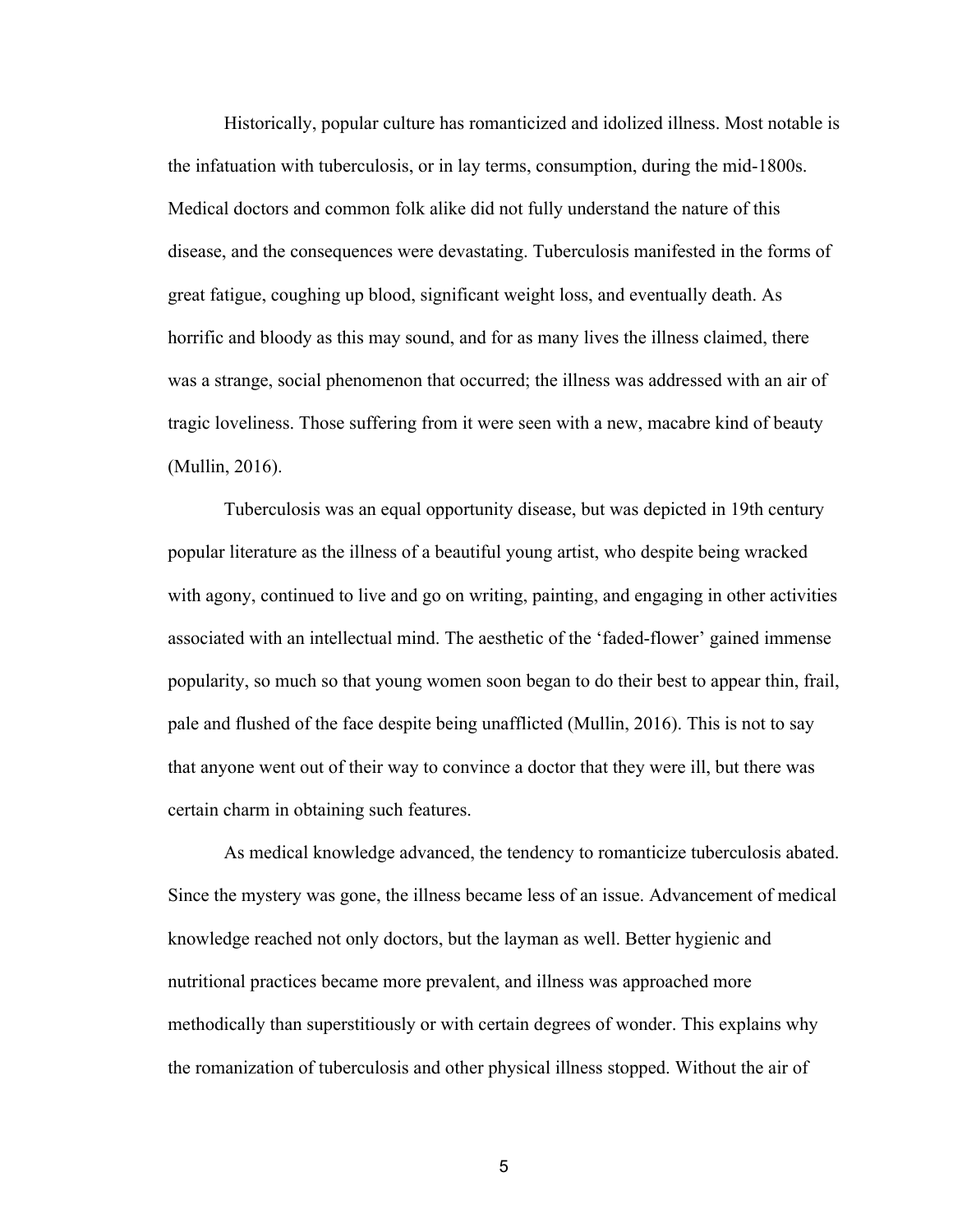mystery surrounding an affliction, the charm is lost. However, there is a curious phenomenon that has been rising over the past several decades that mirrors the Victorian era. Now, instead of romanticizing certain types of physical illness, there has been a trend of similar attitudes towards some mental illnesses. Despite advanced medical awareness for the physical aspect of the human body, there is still a great deal hotly debated about psychological illness, the research involved being just as controversial as it had been with physical illness in the centuries before. Illnesses of the mind are more of a mystery than tuberculosis had ever been, as often times the most extreme and detrimental symptoms of mental illness do not manifest physically.

This thesis asserts that there is a trend amongst the younger generation of romanticizing mental illness, because of unrealistic portrayal in film and social media, and general lack of understanding from producers of such films and social media platforms as to the implications of inaccurate material. I am defining "younger generation" as 13 to 22 years of age. While it is true that the older generation is also capable of being influenced by popular culture, I am using the 13-22 age range because those have been the prime populations of discussion in the literature review I have conducted for this thesis. This is likely because this population is more concerned with fitting in, and is still constructing their ideals of themselves and the world. Naturally, film and social media will shape this process, as those are the main sources of information acquisition and entertainment for the younger generation. This population is also of special interest to me, as it is the age range I am in, where most of my relationships are, and where I have the best observational ability due to my collegiate environment.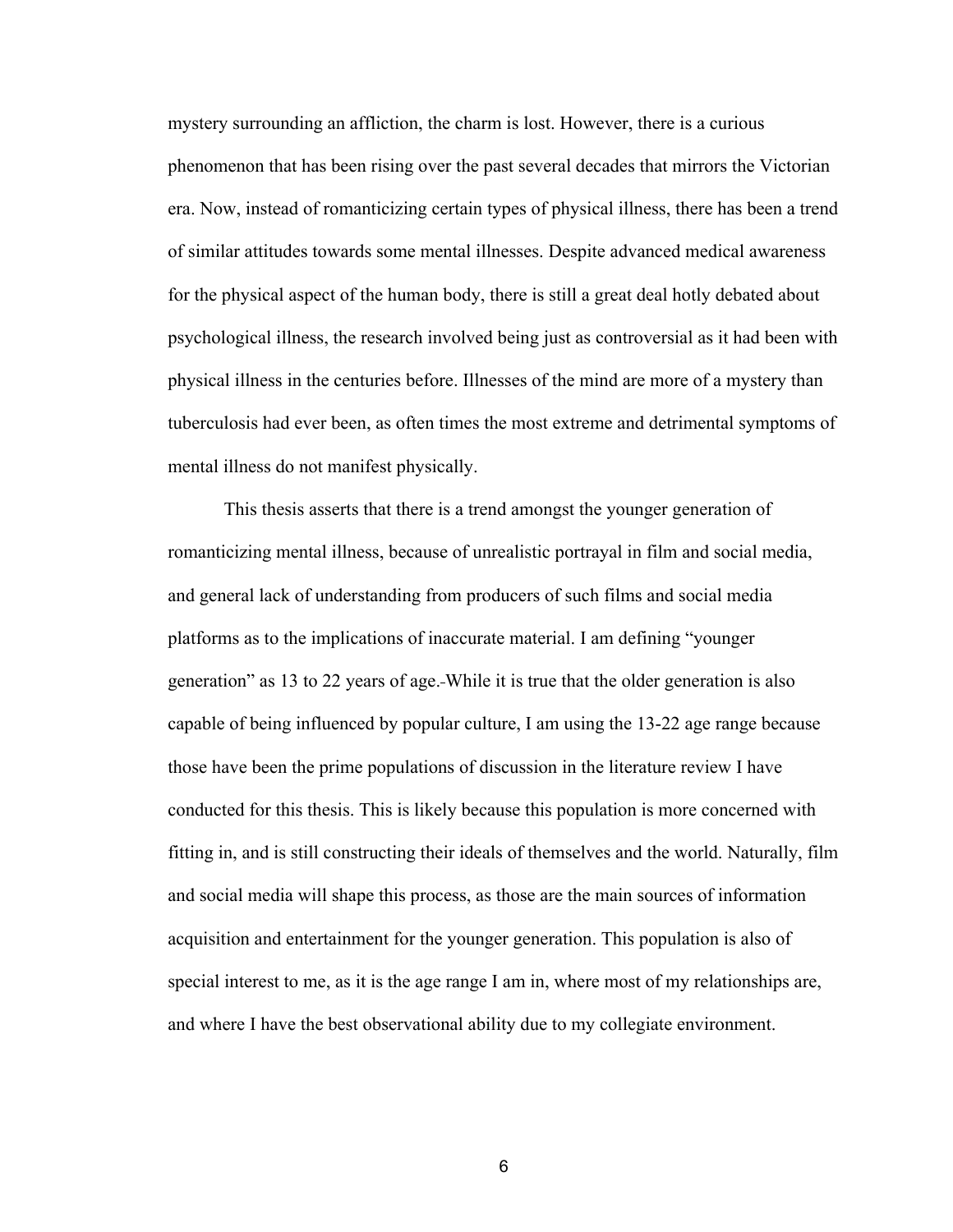I am choosing film for the main culprit of influence for several reasons. On a personal level, I have an extensive history with the world of cinema, as I grew up with my parents owning the only video store in town for over 11 years. My father always made a point to incorporate "film history education" into my childhood, so over time, I have seen enough of it to find trends such as those I will be describing in this thesis. Film has become a source of the misunderstanding of mental illness from the well-meant attempt to show mental illness in a better and more informative light, in response to decades of social stigma. I argue that Hollywood is a mirror that reflects societal stressors and anxieties brought to attention by individual and organizational advocates for social change.

With the rise of social media as another medium for popular culture, the same trend can be identified, and I will be using it as a secondary source of influence in regard to opinions on mental health. Social media are the primary source that most people, especially the younger generation, use to keep up with world events, celebrity gossip, and more importantly, societal shifts in opinion and popular trends. There has been a wave in the past decade of Tumblr and Facebook groups that support depression and anxiety; the disorders, not so much those that suffer from them. In the attempts of users on various social media platforms to humanize mental illness, they glamorize it, show it as an accessory, and illustrate potential suffers as martyrs.

The attempt to demonstrate realistic and humanized instances of mental illness in film comes from good intentions as it can be a difficult thing for those are mentally well to wrap their head around. Those suffering from depression or anxiety will not (usually) cough up blood, or develop a rash, as was the case with tuberculosis. But there are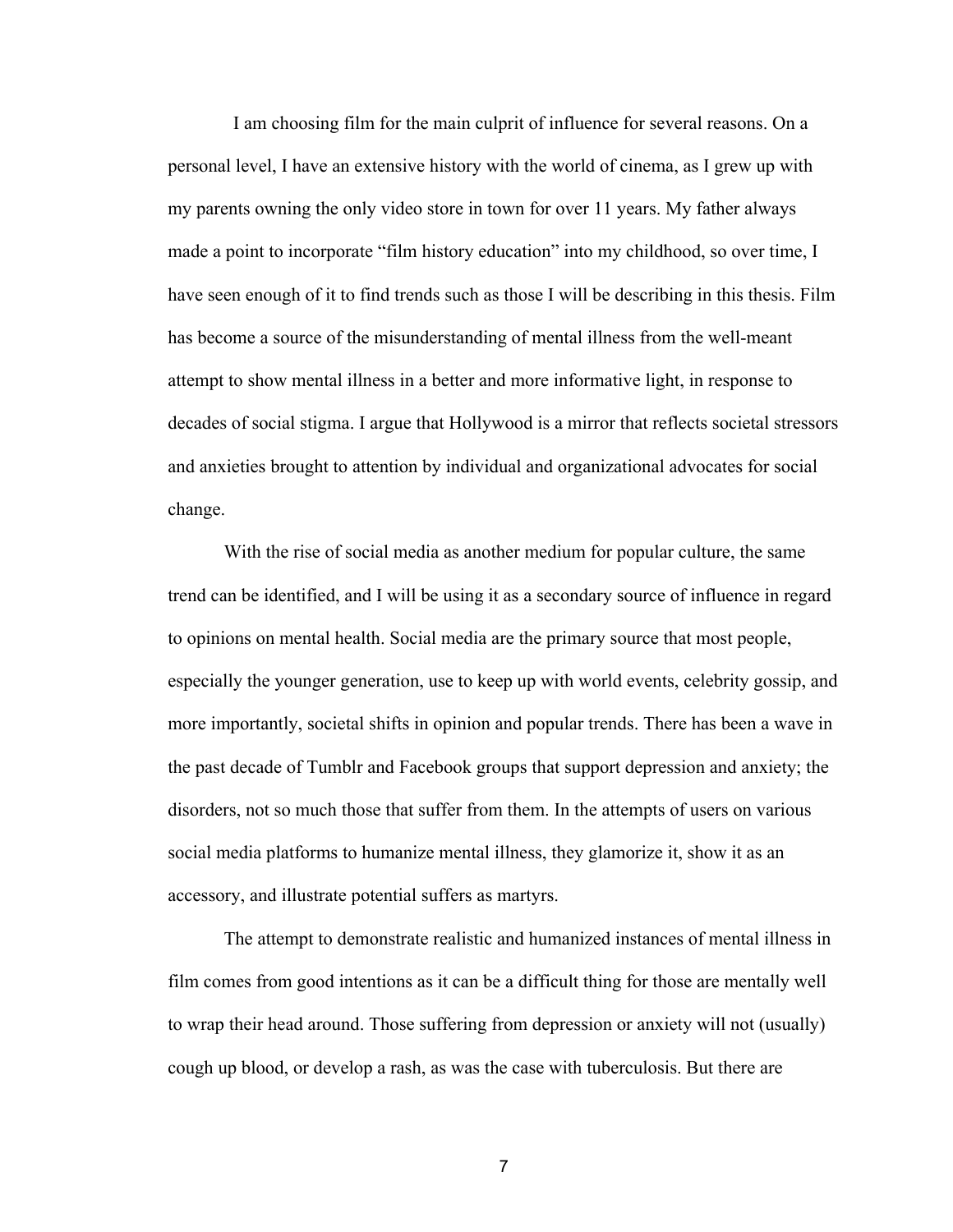behavioral manifestations such as withdrawal from the community, isolation from friends and emotional outbursts. These symptoms can easily be misconstrued as someone simply being "unagreeable." Mental ailments are so often initially silent and manifest themselves only after they have caused a drastic decline in one's quality of life. Many people do not discuss having mental health issues because it has been considered taboo by Western society, with more liberal perspectives only emerging in the mainstream since the early 1950s.

Through the dedication and persistence of associations such as the American Psychological Association (APA), and mental health advocacy groups, tremendous strides have been made to reduce the stigmatization of mental illness over the past several decades. This has occurred due to a better understanding of the existence of it, as well as causes and treatments. True reform of the way the mentally ill were treated occurred in a rapid burst in the 1800s. Dorothea Dix is the most common house-hold name amongst reformers. Dix was a Boston woman (alleged, but not proven to be mentally ill herself) who spent years interviewing the patients of various mental institutions across New England. Her results resonated the cruelty and inhumanity inflicted upon patients, documenting instances such as the mentally ill being chained to their beds, lying in their own filth, and physically abused (History of Mental Health Treatment, 2017). Her published findings asserted her as a respected reformer.

Another less-known, but equally influential reformer from the Victorian Era was a writer named Nelly Bly. Bly agreed to go undercover as a mentally ill woman for a local newspaper so that she may gain first hand experience of the way patients were being treated. She wrote long accounts of how in closed and locked-in she was, to the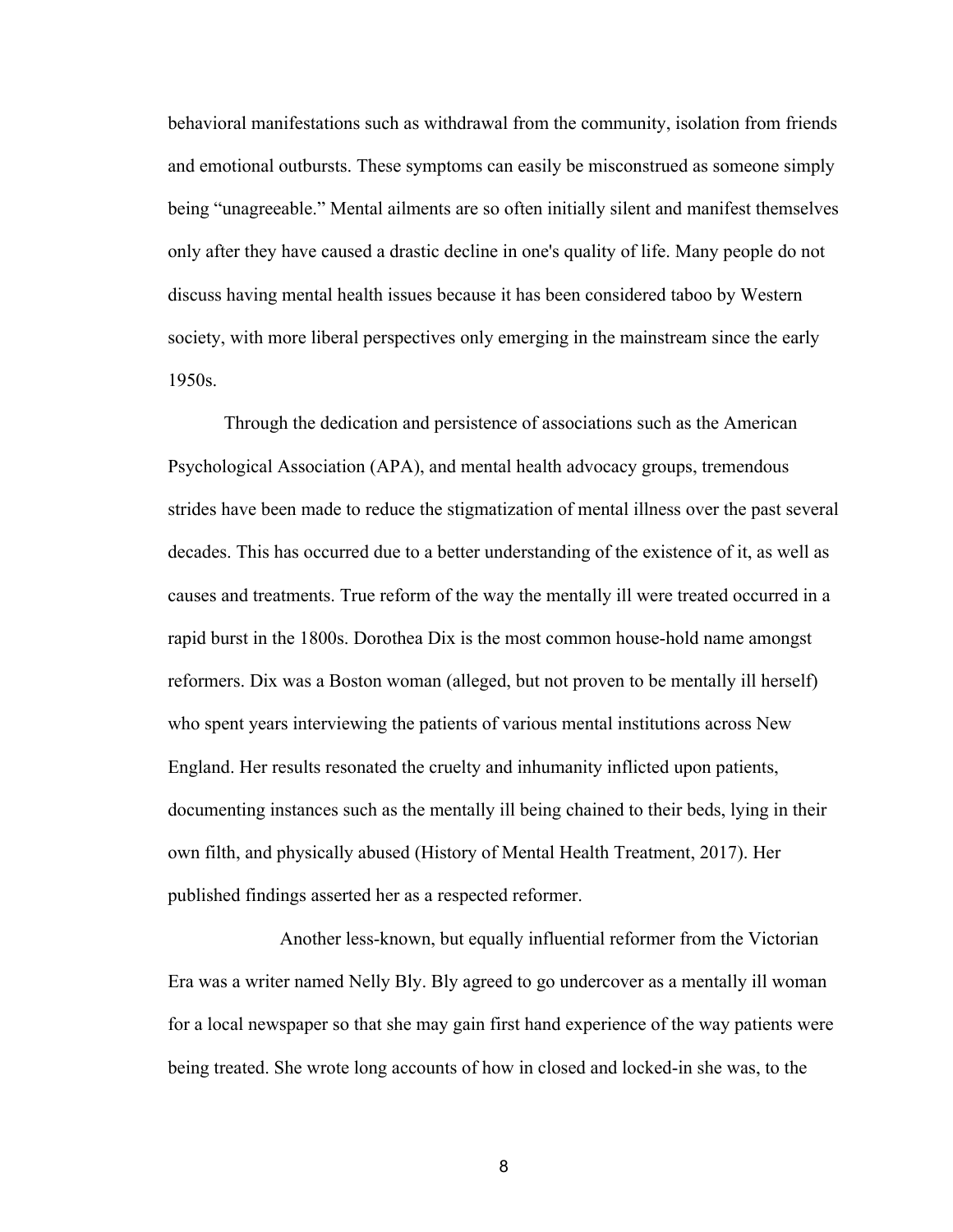point of if there was ever a fire in the instruction, there would be absolutely no ability to escape. "Treatments" administered to her were often harsh, and included solitary confinement, hair pulling, and other forms of abuse (History of Mental Health Treatment, 2017). Bly outlined for the general public what living in such a facility was like, and argued that it clearly was not helping anyone get better, and that public officials needed to find an alternative solution.

In the modern 2000s, mental health treatment had taken a community approach. Medication, counseling, and psychotherapy are now implemented, instead of isolation and physical abuse. The system now is not perfect though, not by a long shot. Some states have laws that enforce the taking of psychotropic medication for certain cases, even if it is against the patient's' will. The mentally ill and their advocates are certainly still fighting for autonomy, but the situation is still much brighter than it was a few mere decades ago (History of Mental Health Treatment, 2017). There is no way to tell what the future of mental health treatment holds; however it is without a doubt that the reforms beginning in the 1800s have created a healthier climate for mental health issues. It only makes sense that once patients had ceased being locked up like animals and made to live as such, that the layman stopped viewing them as people to be gawked at and feared, and more as individuals that deserve compassion and legitimate medical attention.

Changing attitudes towards mental illness have become evident through representation in film, but in an unfortunate twist, it is film that has been the main source of misinformation. Ever since film became a mainstream form of entertainment, Hollywood has taken on the duty of mirroring various societal anxieties and pressures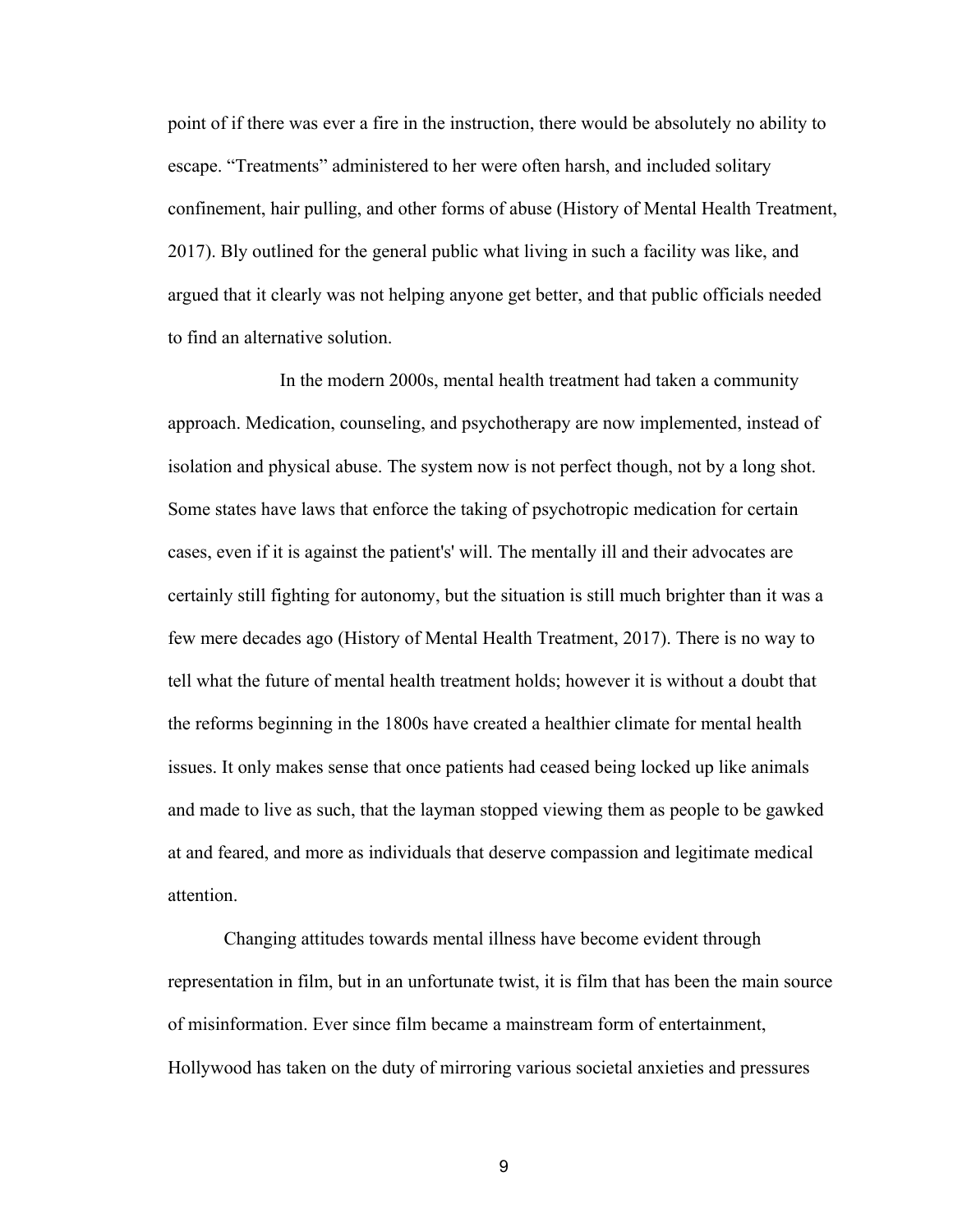through the decades. This is illustrated with the progression of films depicting hot topics such as race relations and women's rights. Before World War II, there was no cinema that touched on the difficulties of being a woman in a man's world. Before the 1960s, no films really showed the tension between black and white Americans. However, these things change. Around the middle to the end of the second world war, there were more films showing strong female leads who had ample wit and ambition in the absence of men. Likewise, around the 1960s, during the beginning of the Civil Rights Movement, there were films coming out that not only had more African-American actors, but that also directly commented on the tensions of race-relations of the time.

 In the present century, social reform is centered around the shifting attitudes regarding mental illness. It is easy to see the trend that film imitates life, as it had for women's issues and civil rights. It has even been directly commented on by the APA that issues of gender equality and racial tension are not so different from mental illness stigma. The APA vocalized this an article discussing the nation-wide need for destigmatizing mental illness by stating that the negative feelings surrounding mental illness are, "in the same category as sexism and racism" (APA, 2016, pg. 10).

Hollywood takes a keen look into such societal stressors. Issues of sexism and the push for women's rights have also had their time in the limelight for mainstream entertainment. During the first world war, women had had to keep business running as usual with the men all taken away to battle. Since that point, there was an insurgence of films depicting stronger and more independent women. This theme of the self-sufficient women arose in film as early 1941 in titles such as "The Little Foxes," featuring a southern bell, Regina Giddens, played by the very popular Bette Davis. The film focuses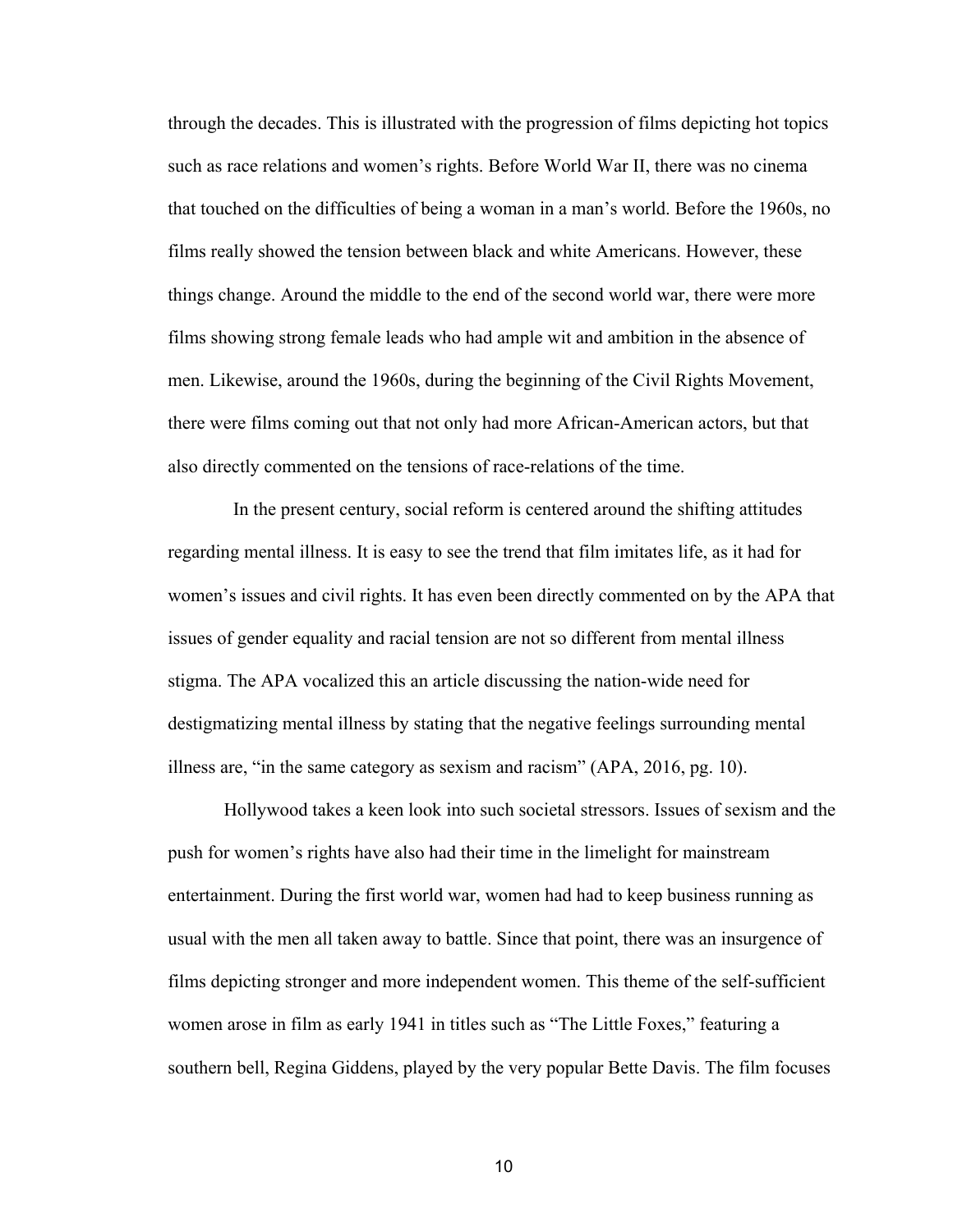on Regina striving to get a hefty portion of family inheritance whilst battling her brothers. It was reviewed by The New York Times in a less than favorable light, describing Regina as "callous," and that there was "nothing pretty or inspiring" about her (Crowther, 1941, p. 01). This is not a pleasant or kind review, but it was a product of its time. The idea of financially ambitious woman in 1941 was likely disconcerting. Despite an acid-tipped critique of an independent female lead, which was a product of the attitude of the time, Hollywood boldly marked a dramatized version of the changing roles of women in society and the tensions that rise with it.

Issues of racism got its time in the limelight a few decades after the rise of "women's films." The 1967 film, "Guess Who's Coming to Dinner" addressed the topic. It may have been ahead of its time, but it illustrated the awkwardness, tension, and desire for acceptance of an interracial couple. Acclaimed film critic of the time, Roger Ebert noted, "I wonder if Krammer [director] isn't sneaking up on one of the underlying causes of racial prejudice when he implies that the fathers feel their masculinity is threatened" (Ebert, 1968, p.02). It certainly could be argued that this film put a spotlight on some key elements contributing to racial tension. Though produced in the middle of the 1960s, thus admittedly a bit late to the Civil Rights party, it has been remembered for decades after the fact as a quintessential film to represent the changing attitude of the time.

Issues of women's rights and race relations still show themselves in modern films. Some most recent examples include "Get Out," a horror movie about an African-American man visiting his Caucasian girlfriend's family in the suburbs. The film took a gruesome twist following the cult-genre of horror, but more importantly, it satirized the awkward tension and still bumpy attempts to have smooth interracial relationships. In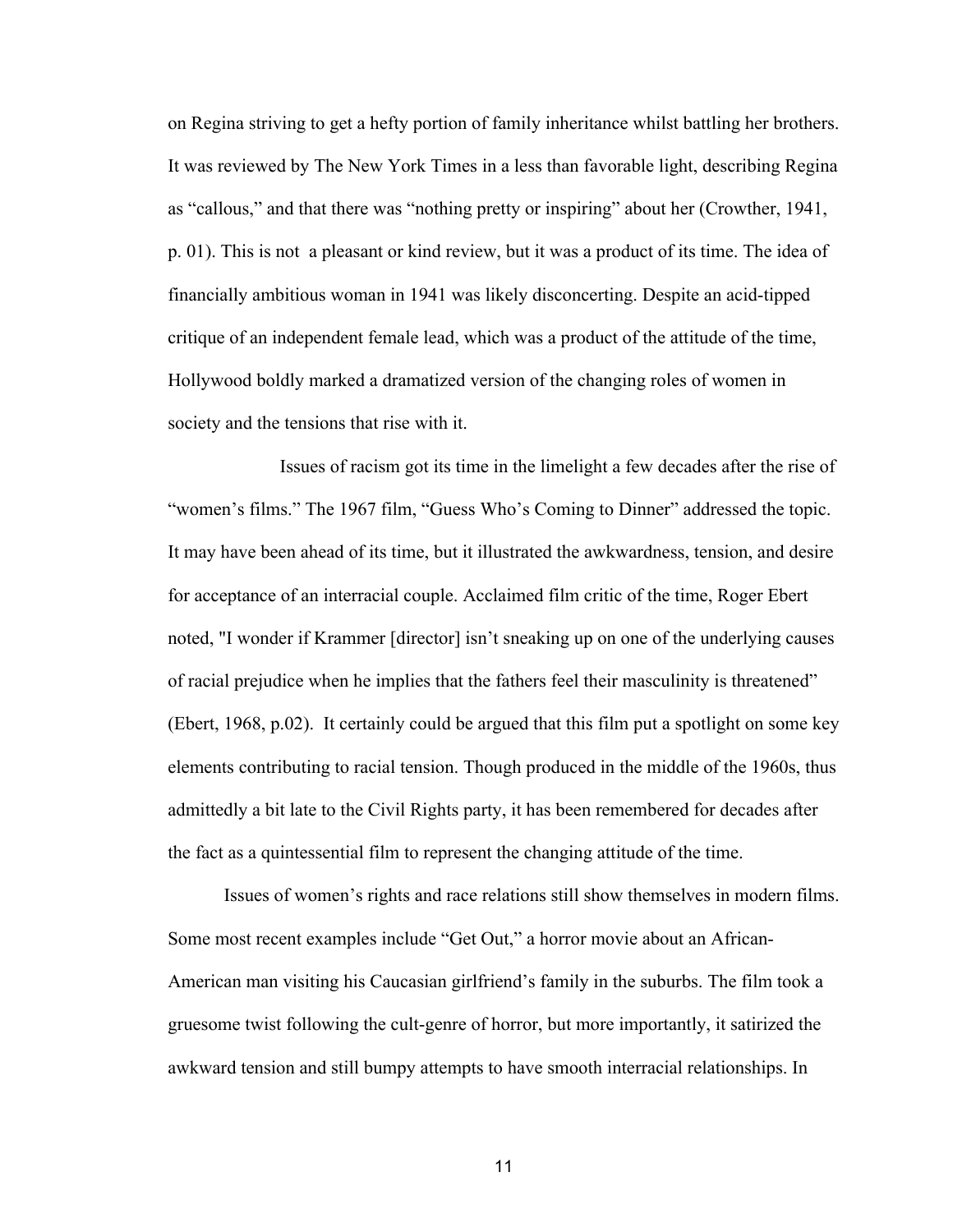regard to women's rights, what better way to highlight the strength of women than to revamp the on-screen version of the Amazonian goddess herself, "Wonder Woman." This film was saturated in feminine strength, illustrations of leadership ability, and a general message that stated, "we don't need men to thrive, thank you very much." With these examples of such block-buster hits illuminating the tender parts of social conflict, we can now take a step in a slightly different direction, and evaluate cinematic expression of mental illness.

It was a rocky start, as to be expected, with initial films illustrating those with a mental illness as either dangerous and psychotic, or child-like and foolish. One of the more infamous films that uses mental illness as its main framework is Alfred Hitchcock's "Psycho" in 1960. This film forms a frightening horror flick, the center-source of the horror stemming from Dissociative Identity Disorder (DID) (sometimes called multiple personality disorder) in Mr. Norman Bates. This is explained using the twisted relationship he had with his mother. His mother in the film is deceased, but their warped and unhealthy relationship had such an impact on him that he begins to take on her identity, fluctuating from hers to his own in minutes. Psycho, while providing rich and suspenseful entertainment, unfortunately used the emerging understanding of mental illness coupled with fear and uncertainty in the layman's perspective, and crafted horror from it. It portrayed DID as going hand in hand with psychotic and murderous behavior, while this is realistically not a common occurrence (Rose, 2017).

However, to the credit of Psycho, despite the use of DID to promote a horrific film, it is not without its redeeming qualities, and stands out as being a film of surprising psychological intelligence for its time. At the very end of the film the psychiatrist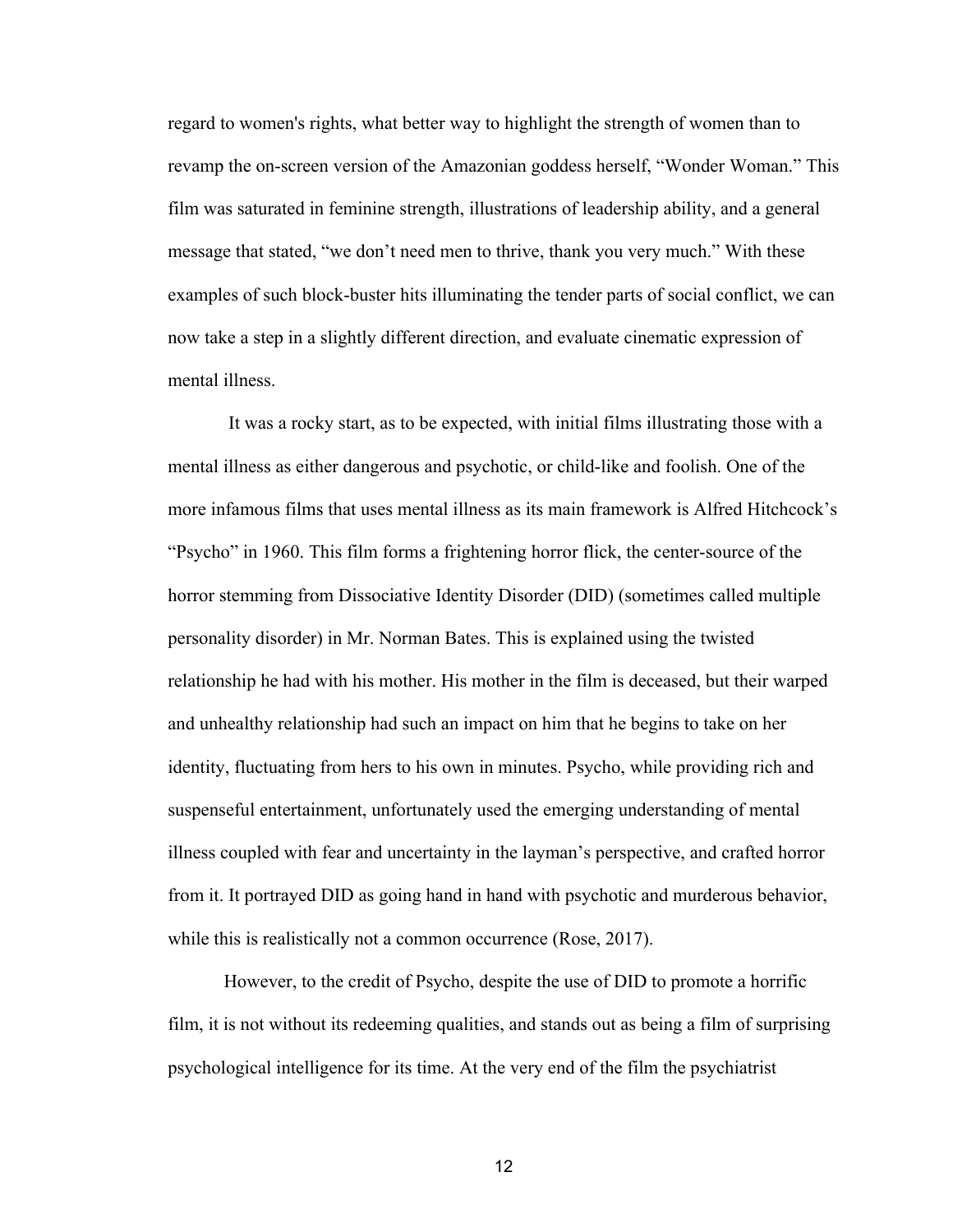character makes a compelling monologue explaining to the police officers and the sister of the murdered woman the psychological nature of the crime. Though a bit sensationalistic in delivery, the psychiatrist describes the history of Norman Bates as living with his mother after his father died, "as if they were the only two people in the world" (Csmoke365, 2016). This fostered extreme jealousy when another man came into the mother's life. Bates could not bear it, so he killed the mother and the new man. However, his attachment to his mother had become so fierce that he was obsessed with forcing her to essentially live on, so her stole and preserved her body, and began to dress as her, taking on her personality alongside his own. Sometimes he was Norman, other times, he was "Mother." This description of DID did in fact add a humanizing element to the film. Norman was not just a psychotic killer, he was mentally ill.

Another prime example of Hollywood representing mental illness in a way that is entertaining, yet may cause some misinformation was 1991 psychological thriller "Silence of the Lambs." This more updated film that uses mental illness as a key focal point in its storytelling introduces us to Dr. Hannibal Lecter, a famous psychiatrist turned brutal cannibalistic serial killer. The premise of the film follows the events of fledgling FBI agent Clarice, whom Lecter assists from behind his prison bars in conducting a psychological profile on an active serial killer. Throughout the film, Lecter is presented as charming and well-spoken with superior intelligence and a knack for entangling people in his games of wit. The director of the prison that holds Lecter describes him in the opening scene, as a psychopath. "Silence of the Lambs" was an immensely popular film, and rather influential at the time. On top of carrying A-list names such as Anthony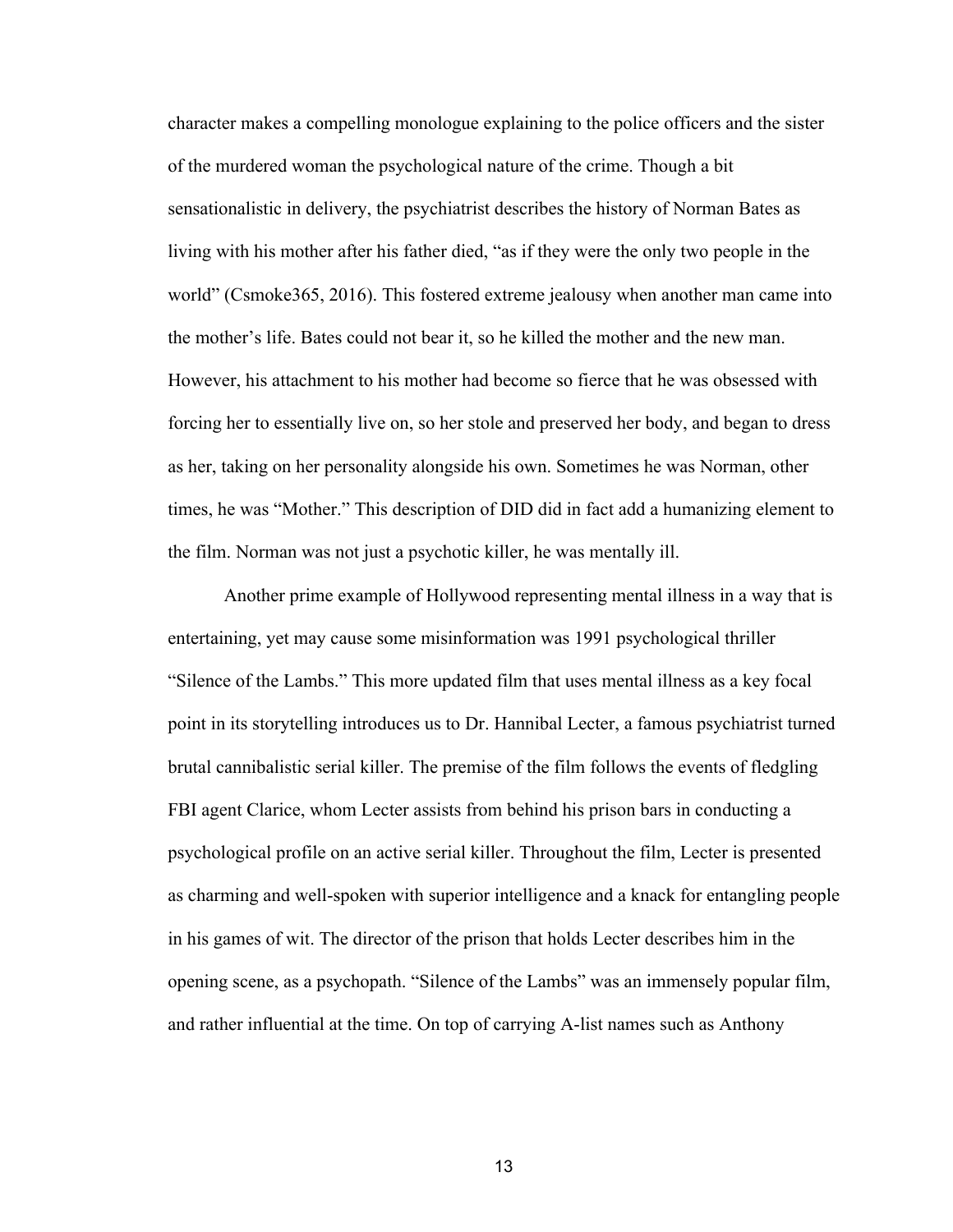Hopkins and Jodie Foster, it wove a story of intrigue around this psychopathic personality.

In light of the film's popularity, a misconception of psychopathy became prevalent in public thought. It was soon believed by a vast majority of people that psychopathy and superior charm and intellect were a packaged deal. This widespread misunderstanding has even been dubbed "The Lecter Myth" by some scholars (DeLisi, Vaughn, Beaver & Wright, 2010). Though this is not necessarily an unfavorable way to represent aspects of mental illness demonstrated in psychopathy, it is neither accurate nor realistic. The implication that psychopathy is coupled with superior intelligence is not only false, it is the exact inverse of what studies have shown. Though there are cases of individuals exhibiting higher than average intellect alongside psychopathic traits, it is most common that individuals who show three or more psychopathic traits (narcissism, lack of remorse, violence, etc) have lower than average verbal intelligence (DeLisi, Vaughn, Beaver  $\&$  Wright, 2010). The idea of a suave, charming serial killer is certainly fun for the movies and an interesting idea to play with. However, Hollywood bears a responsibility to accurately portray mental illness, given the significant influence that films have on the public. We look to film for not only entertainment, but for representation (whether consciously or unconsciously) of our own environment. Misinformation is after all, the primary catalyst for bigotry.

In the last two decades there has been a strong resurgence of film and media exploring mental health in a more objective, sympathetic, and realistic light. Because Hollywood mirrors prevalent concern and upset in modern society, as it did with race relations and sexism, it is not surprising that there was a change in the mood of films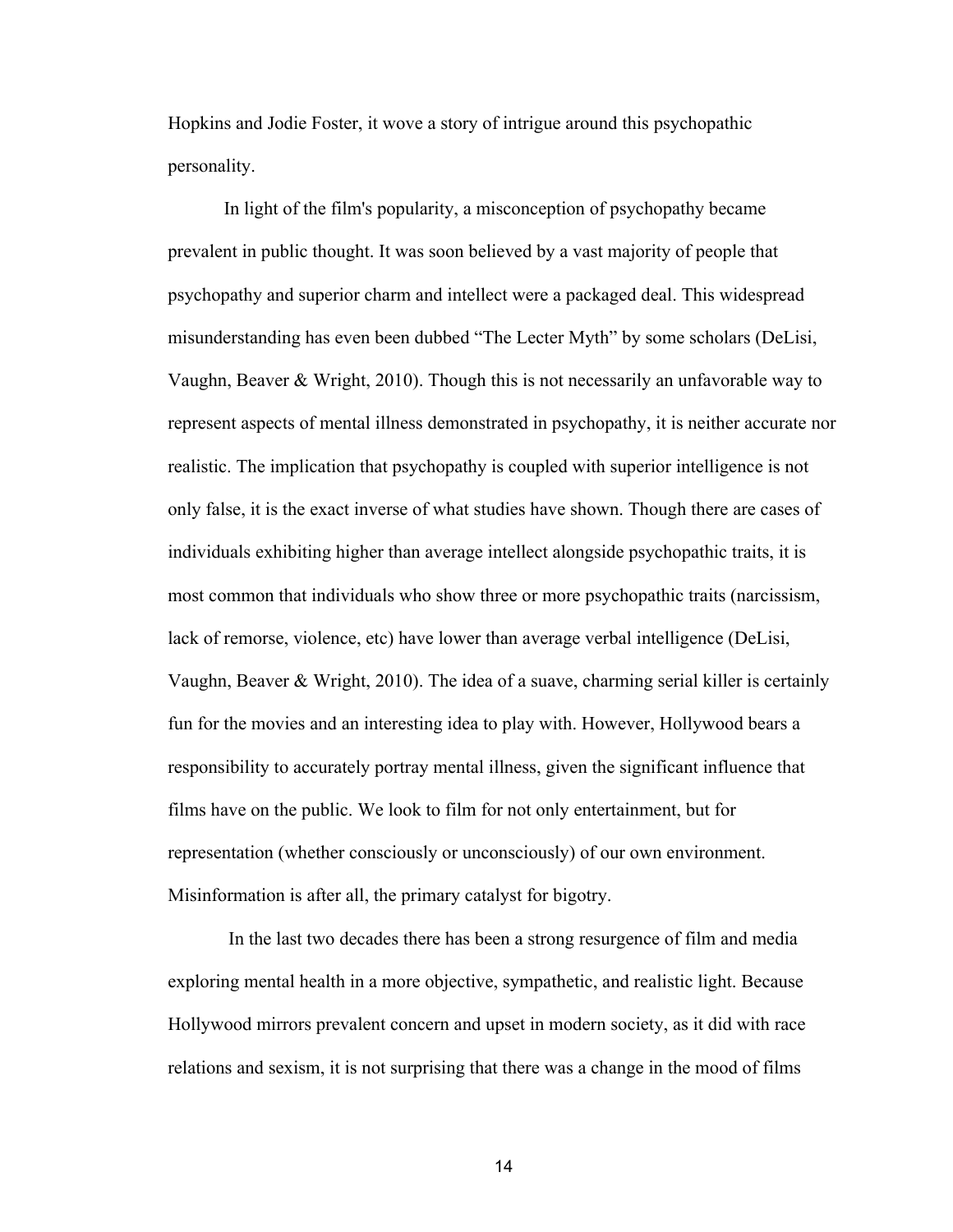exploring mental health issues. Hollywood took on the task of exploring the changing role of women, as shown in "The Little Foxes." It had also made the effort represent the stresses of race-relations in "Guess Who's Coming to Dinner." Now, with more education and advocacy for mental health, Hollywood takes on its next task of depicting illnesses such as depression, anxiety, and even schizophrenia, with an informed sense of respect and realism. How mental illness actually started being portrayed though, did not exactly make the mark.

It should be made clear that it is not society as a whole who is pushing for better attitudes towards mental illness. For example, in a recent public opinion poll taken by the American Psychiatric Association (APA) in April of this year, on the questions phrased around whether not one would elect a public official who had been treated for a mental illness. Results showed that 31 percent (out of a sample of 1,000 from the general population) strongly agreed that they would not (APA, 2017) This figure certainly does not indicate that everyone is comfortable with mental illness, however it is still a good improvement from decades previously.

Despite a prevailing sense of unease regarding mental illness and those it affects, some advocate for eliminating the stigma against mental illness. A foremost example is the APA, and a powerful example they are. The APA produced an article in July 2016 discussing the need for a "national push" to end the stigma that those suffering from mental illness face. The most important reason for this push to occur is that fear of judgment keeps many from seeking treatment (Lu, 2016). This can cause a destructive cycle, ending in extreme forms of mental illness that has gone untreated. These extreme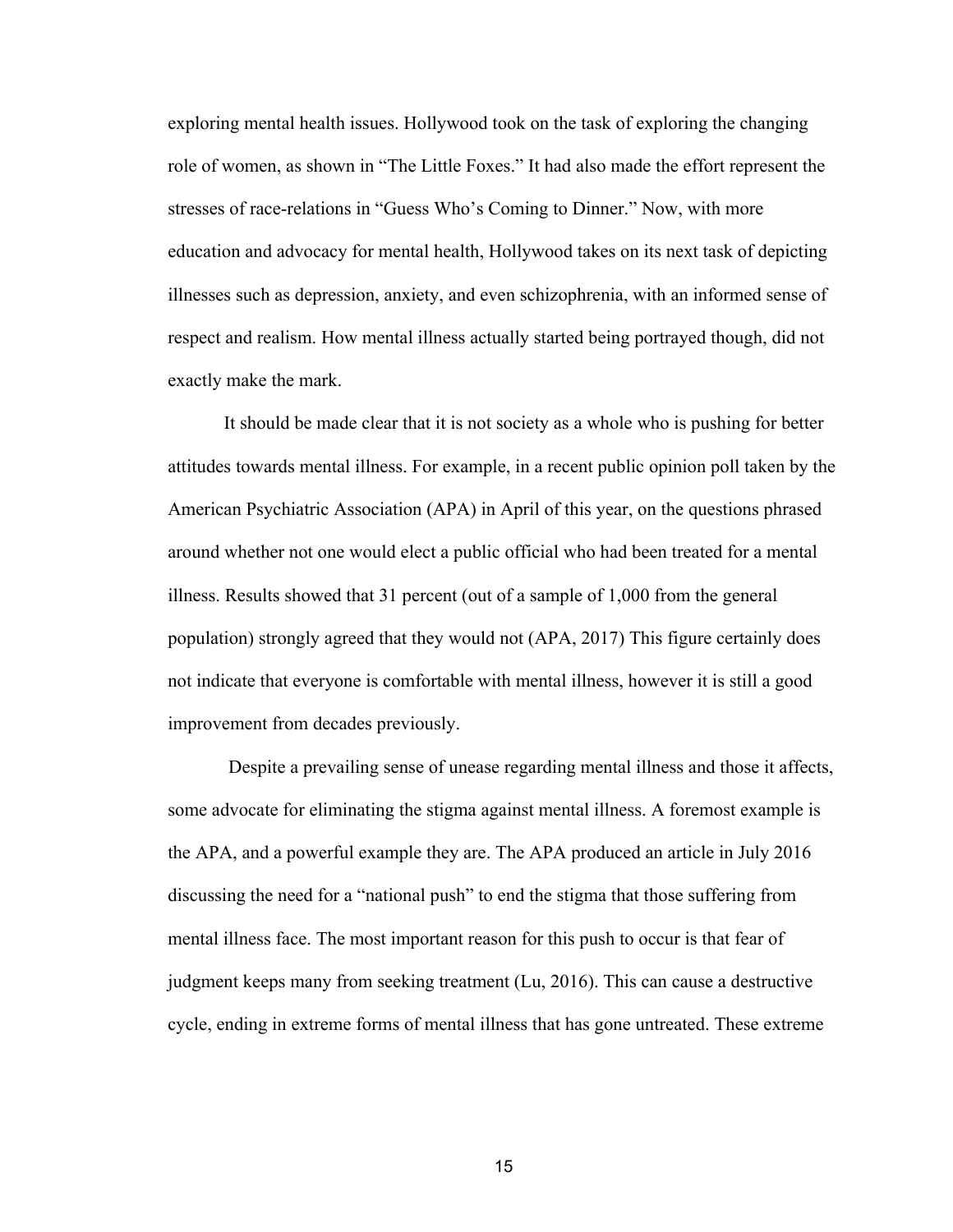forms are what society fears; thus, the stigma is a self-fulfilling prophecy. Having disdain for, or ignoring something will not make it go away.

Aside from the APA, another wide-scale organization that has been shouting out against the stigma of mental illness is the National Alliance on Mental Illness (NAMI). Upon visiting the online site, the first thing that I saw was a bold headline asking, "Are you stigma free?" NAMI offers everything from ways to donate to other smaller mental health facilities, links to where to find support for a whole range of categories such as LGBTQ, Veterans, Teens and Young Adults, and Family Caregivers. There is also a whole page dedicated to how mental health is just as important amongst our law enforcement as it is in civilian communities. This especially resonates with me, as I have family and loved ones in law enforcement who I have seen suffer, and even lose their lives to unresolved mental illness as a result of their careers.

Organizations such as the APA and NAMI are without doubt two major powerhouses behind the push to destigmatize mental illness in the United States, but there are also individuals speaking out. Chirlane Mcray, the leader of mental health advocacy group, Thrive NYC, discusses in her article "It's Time to De-stigmatize Mental Health. We Can Start by Talking About It," discusses how by avoiding the subject of mental illness, it is only exacerbated (McCray, 2016).

In the New York Times, there was a frank and emotional article written around Halloween of last year that discussed the implications of using psychiatric wards as material for haunted houses. Andrew Solomon, both a professor of Clinical Psychology and a psychiatric patient himself, disparaged Knotts Berry Farm in Buena Park, CA for their virtual reality horror experience of a mental institution. The attraction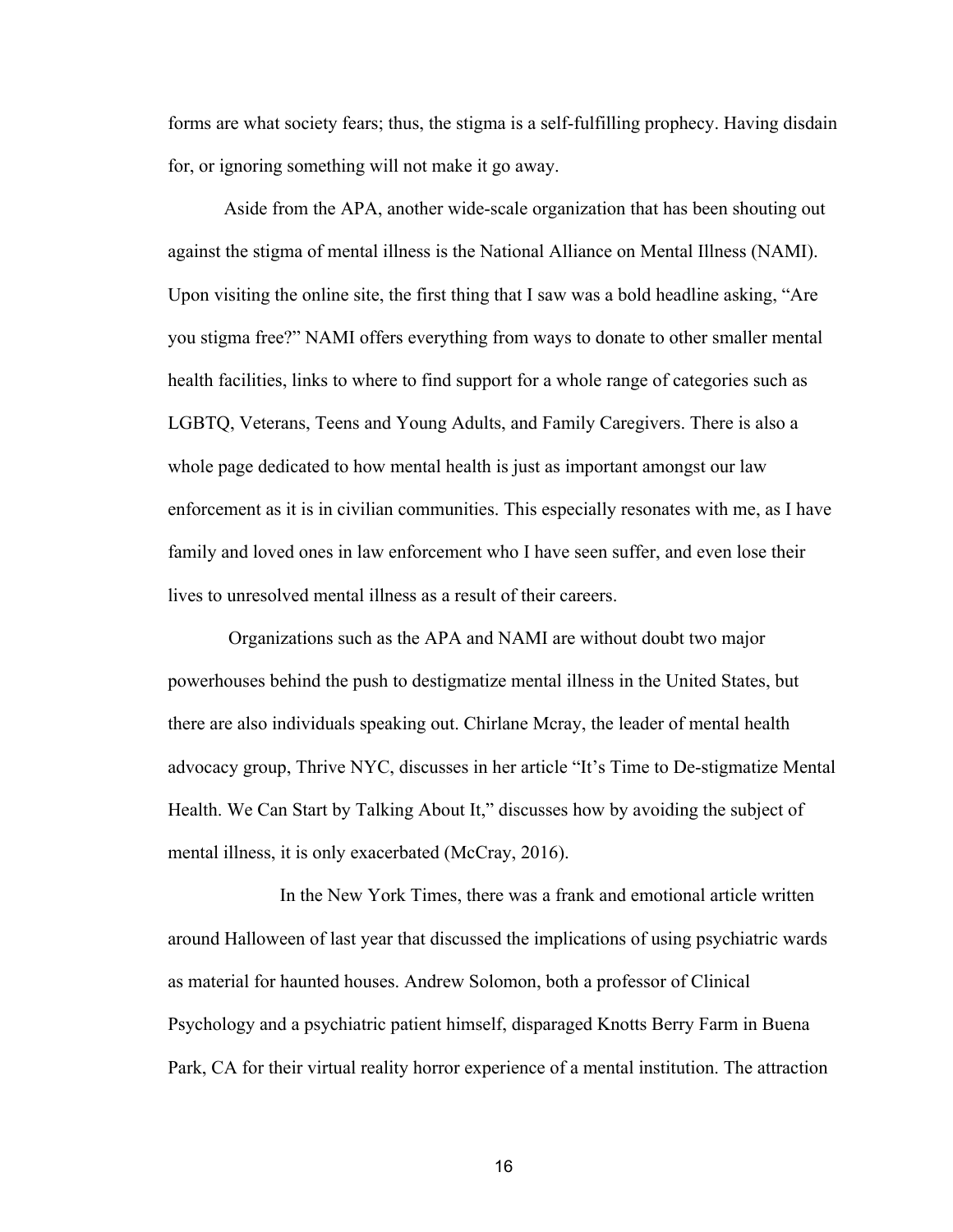would strap its patrons into a wheelchair and put VR goggles on them. The scenes that played out ranged from being escorted down terrifying halls with patients wandering aimlessly, to more horrific scenes such as bloody bodies scattered across the floor (as if they had been attacked by mental patients) (Solomon, 2016). Solomon, having gone through crippling depression, suicidal thoughts, and multiple hospitalizations, found the whole idea of using such environments as representation of horror revolting. When he and other mental health advocates were informed of the situation, the issue was taken to NAMI, who sprang into action and chastised Six Flags for having a similar attraction.

With such outrage underway towards Knott's Berry Farm and Six Flags, both respective entertainment industries caved. Knott's Berry Farm shelved their psychiatric horror idea, however Six Flags' compromise may have been even more insulting. Instead of having mental patients roam the haunted maze, they replaced them with zombies. Solomon points out that the idea that those contrived as mentally ill can be replaced with ghoulish creatures such as zombies, makes him feel like even more of an outsider.

It is quite evident that the respective voices of APA, NAMI and other individual mental health advocates have been loud enough to stir up public concern for how mental illness is being addressed and represented. Unfortunately, this has led to the issue being sensationalized. This just goes to show that for social issues to be sensationalized, not every single citizen needs to be on board with a movement. Powerful groups and individuals can cause enough interest in reform. This was exactly the case with sexism and civil rights. Big names and cases such as Susan B. Anthony, Griswold V. Connecticut, Martin Luther King Jr, Malcolm X, Brown V. Board of education have all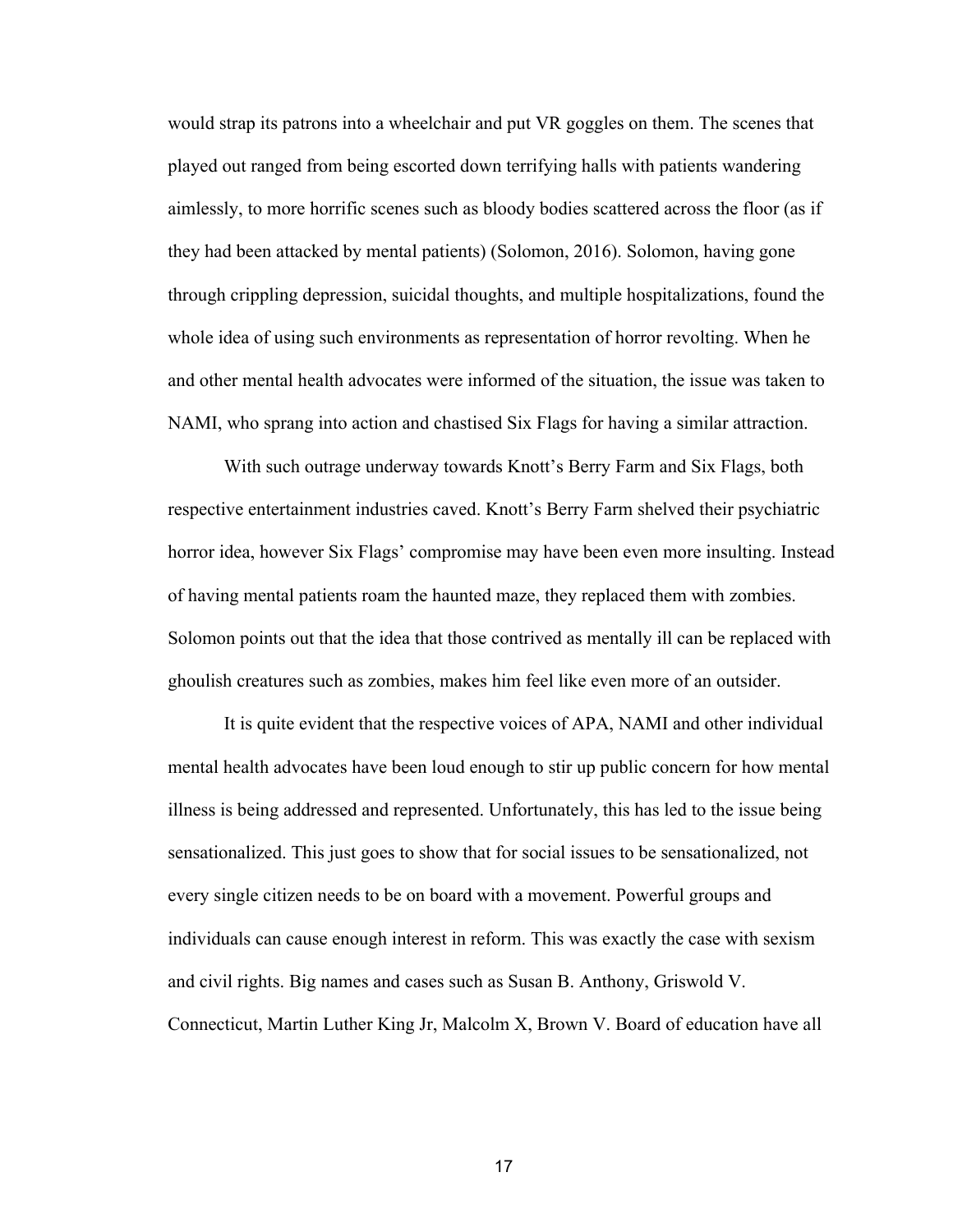been influential in stirring an interest in social reform. Hollywood in turn, has continued playing their role of mirroring such hot topics.

So, with the transition of representation of mental health in popular culture from silly and frightening to potent and sympathetic, where does this leave us? The optimal outcome would be for mental health to be addressed with realistic sobriety and respect. Unfortunately, we are a culture of extremes, and attempts to de-stigmatize mental illness have inadvertently glamorized it, creating an idea that to have a mental illness suggests mysterious, intellectual, unique, even 'beautifully tragic' qualities.

This may seem like an initially ludicrous and potentially insensitive assumption; however, I beg my audience to turn their attention to some unsettling discussion regarding the tones taken towards mental illness over social media platforms and recent TV programs. It must be kept in mind that each source I am about to describe has the well-meaning intention of humanizing mental illness, however it seems that their respective audiences have been taking it a step too far.

Hollywood in the last two decades has taken on the task of showing mental illness as something not to be feared and run from (as so was clearly the vibe obtained from Psycho), but to be understood and sympathized with, creating films such as "A Beautiful Mind" and others that provide an alternative perspective. "A Beautiful Mind" follows the life of a young mathematical genius who suffers from schizophrenia. This film does not belittle or make fantastical this particular illness, as films have done in the past when dealing with mental disorders. It instead provides a somber and realistic look into how the illness affects normal living, and the toll it can have on personal relationships. It has been hailed by film critics and news reporters alike of being one of the first films to really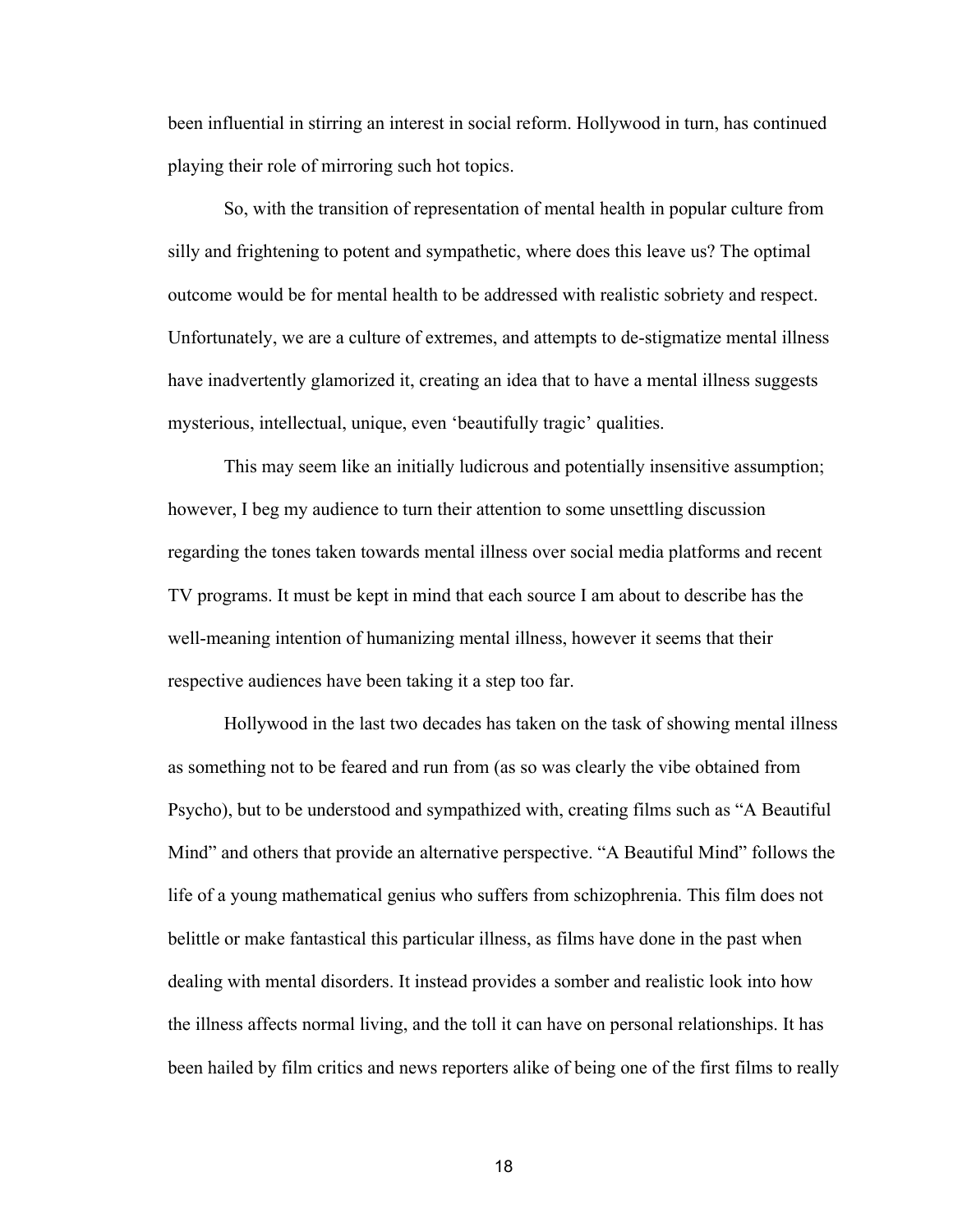hit the mark on depicting mental illness and associated struggles. However, despite accolades for this film's progressive take on mental illness, it also sets the stage for an overly positive misunderstanding. The main character and sufferer of schizophrenia is a "genius" and throughout the film, his intellect is his saving grace. This has the potential to couple mental illness with intelligence, just as "The Silence of the Lambs" inadvertently equated psychopathy to intelligence. Over time, this perhaps unintentional trend shows itself more.

Sheldon Cooper from "The Big Bang Theory" is practically the poster-child for the trope of the neurotic yet lovable weirdo. The sitcom aired in 2007, featuring four "nerdy" roommates and their respective adventures navigating extreme social awkwardness whilst grappling with superior intelligence over their peers. Sheldon's character is the quirkiest of them all, and though it is never out rightly stated what mental illness he has, he exhibits neurotic behavioral tendencies such as insisting on a set schedule of certain meals each week, and having rigid "roommate rules." He also has hints of grandiosity, and potentially borderline personality disorder in his lack of ability to empathize with others. The list could go on forever describing this character's quirks, but the moral of the story is that his character is also a "super genius" and the show has received a huge fan following, with praise that it has humanized certain mental illnesses.

It cannot be denied that the attempts to humanize mental illness in the eyes of the public have been tenacious and well-received. However, I would like to direct attention to a different consequence of such efforts that have gone unnoticed. Very much like the instance of romanticizing tuberculosis in the 1800s, mental illness has taken on the air of something that makes those it affects as seemingly more unique and interesting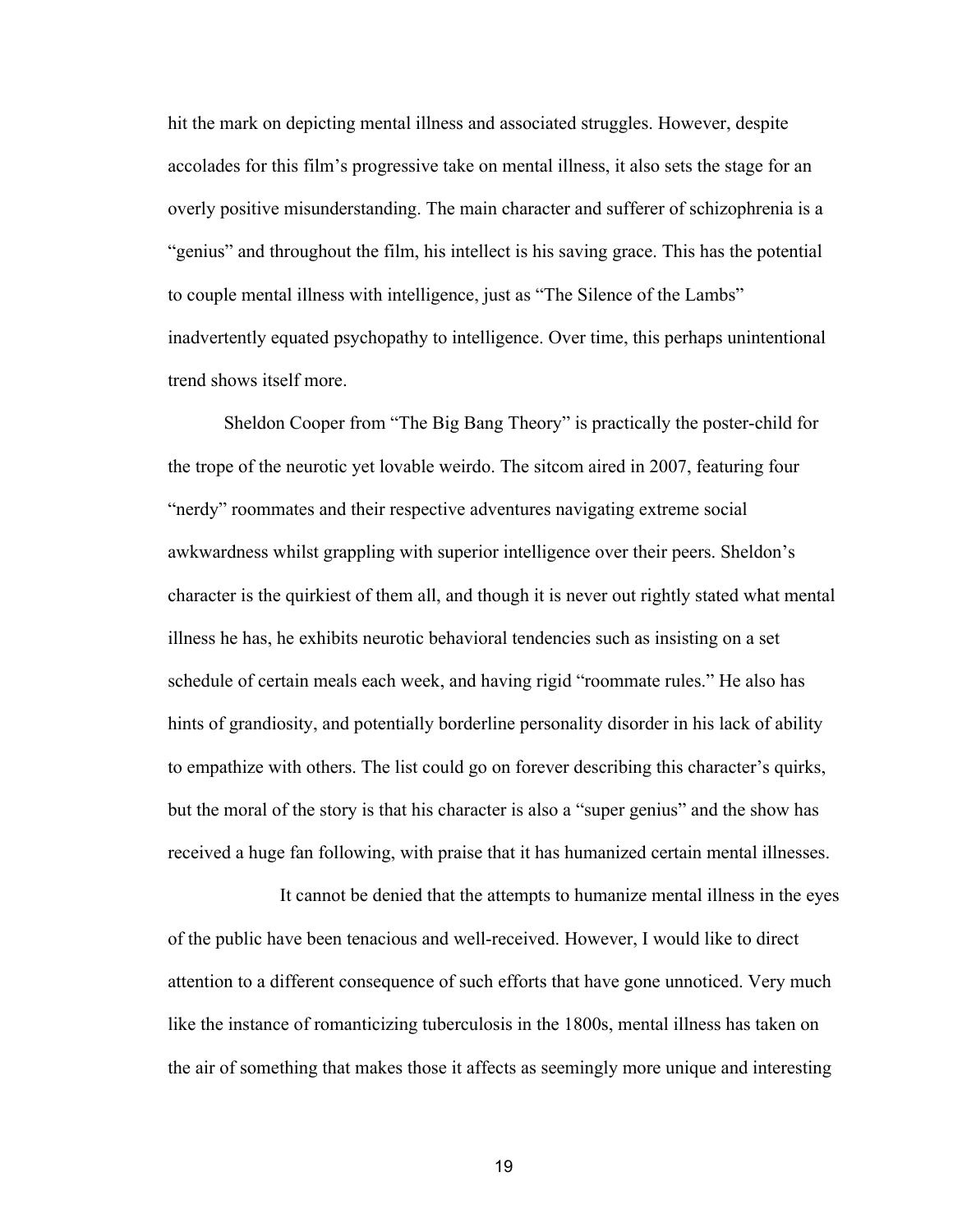than those who have not had to deal with any sort of mental struggle. This is especially problematic, as it has been frequently disproved that mental illnesses such as personality disorders or depression have any correlation with heightened intelligence or emotional intellect. Just recently at Texas State in fact, Dr. Abramovitch has dispelled a 115-yearold theory (now myth) of Freud's, that obsessive compulsive disorder (OCD) is connected to superior intelligence. In fact, from a meta-analysis he conducted with colleagues from Israel and North Carolina, he concluded that most cases of OCD involved average or lowered IQ compared to the rest of the population (Abramovitch, 2017).

Unlike modern romantic ideals of mental illness, the issue of romanization came faster for the case of tuberculosis because it was not initially stigmatized. It was an unfortunate medical illness that, in a morbid twist of perception, made those it affected, beautiful martyrs. The fact that tuberculosis had not been initially stigmatized also meant that research a to what it was and how to cure it also came much swifter, and in turn, the romantic and uninformed perceptions of it dissipated.

There has been a trend in popular culture of portraying mental illness as a lovable quirk rather than a serious personal struggle, and young individuals are beginning to recognize and call out the effects. In 2014, Kayla Goldstein wrote an article to "Her Campus," a journal from Florida State, titled "Mental Illnesses are Not Accessories." (Goldstein, 2014). Kayla points out that it is predominately young girls who have fallen victim to what Janet Street Porter from The Daily Mail has dubbed "The misery movement" (Porter, 2010). The idea here is that mental illnesses such as depression and anxiety have become "trendy," and that they add some intrigue to an otherwise average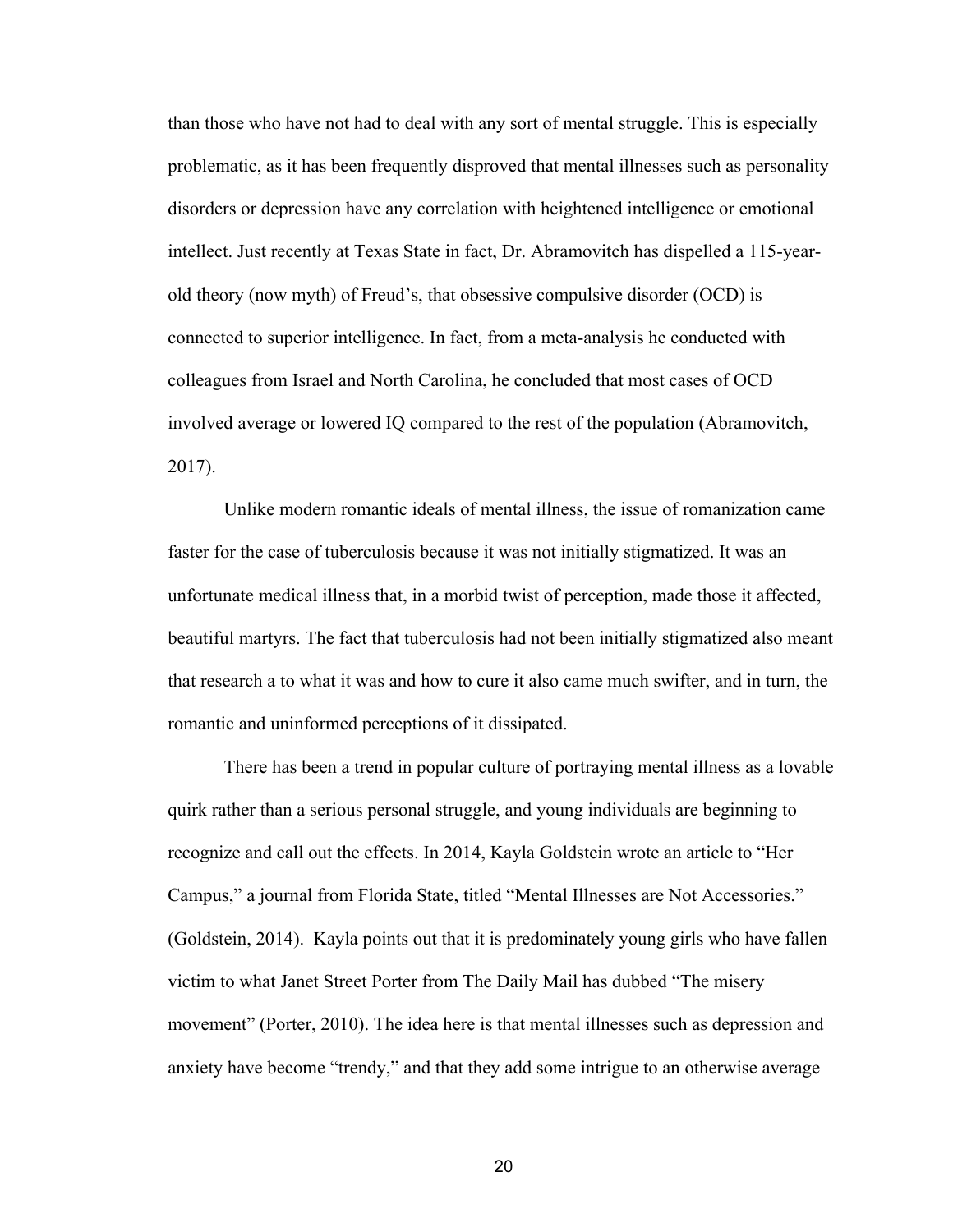personality. Kayla attributes this phenomenon to the romanticization of mental illness as a whole. She laments over hearing peers make such quips to each as "urgh I want a clean room, I am so OCD!" and "my boyfriend broke up with me. I am depressed" (Goldstein, 2014, p.1). This kind of dialogue not only reveals romanization, but a similar trend of self-diagnosis in humorous tones. This trend is not only harmful in that it creates the idea that various mental illnesses are desirable, it is also incredibly insulting to those who suffer legitimately from debilitating mental illness. It can be rightly assumed that those who are truly suffering, do not wish to wear their illness as a badge of individuality.

It is not only in film and television that we see the glamorization of mental illness, it is also pervasive in social media. With the advancement of the decades, we see an advancement in entertainment and communication. Social media are an innovation that has made a profound impact on people's lives, about as much as film did when it first became popularized. Social media is also arguably as, if not more than influential than film, considering the fact that it is entirely interactive. It comes as no surprise considering that Facebook and Twitter are a fast, easily accessible and digestible source of news, popular culture and speaking platform for all opinions. According to Blue Corona, an online marketing advice company, more than 56% of adults online use more than one social media platform. On top of this large percentage, 81% of millennials check Twitter at least once a day (McLeod, 2017). It is clear that social media has become an essential element of living in the modern world.

On popular social media platforms such as Facebook and Tumblr, there are support pages spreading awareness of depression and other mental illness. These pages also act as hubs for people suffering to share their experiences, gain peer support and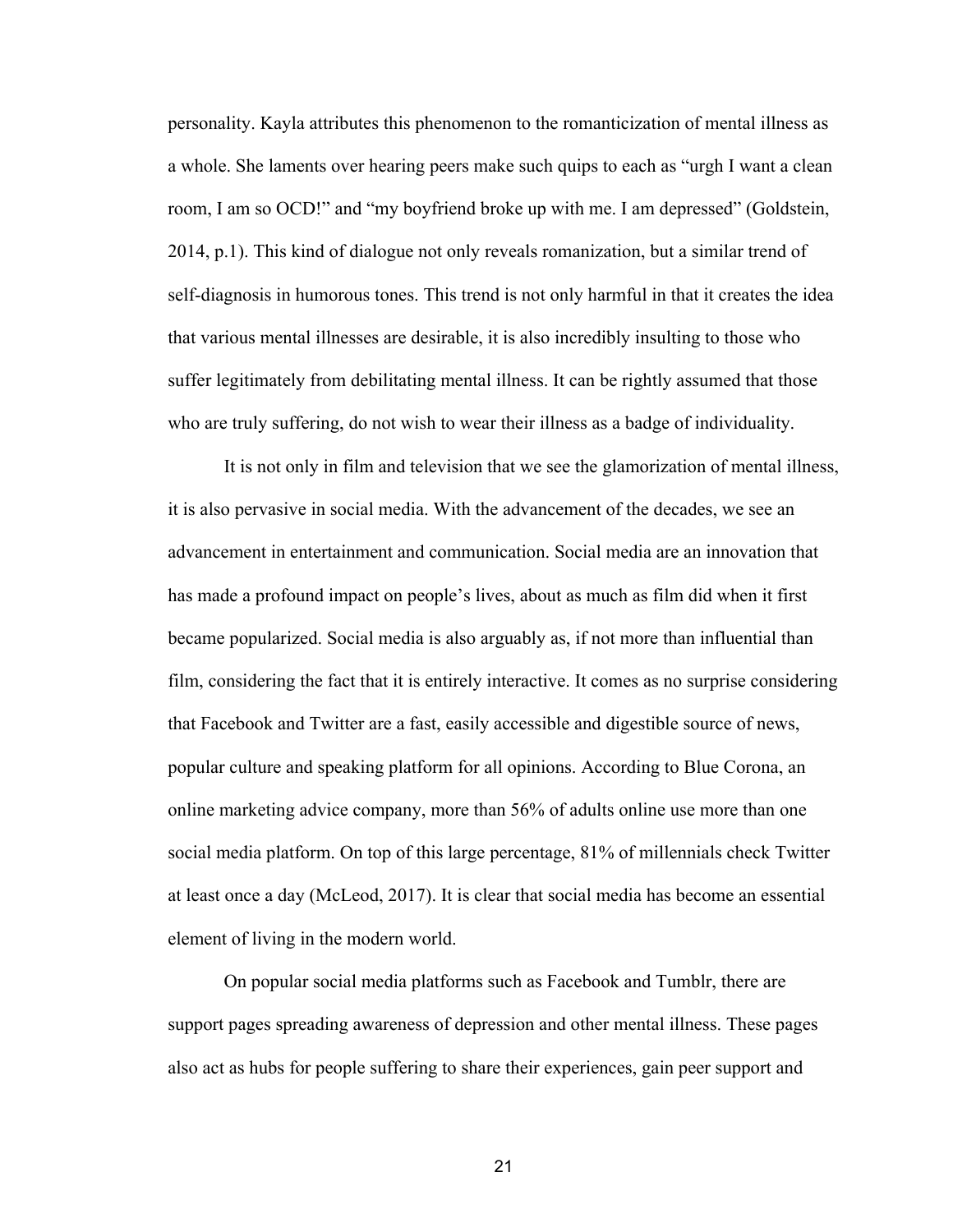even references to professional help sources. However, as Dawnie Cheng points out in popular online journal, "Inkspire," such social media platforms are taking a morbid twist on reality. She comments that at 13-years-old, her first experience with the romanization of mental illness was from the internet. "Suddenly it was 'cool' to have anxiety or depression. Photos of self-harm surfaced my Tumblr dashboard frequently." (Cheng, 2017, p.1). Cheng then describes some disturbing aesthetic that comes into play. "Blackand-white pictures of girls, accompanied with tragic monologues about low self-esteem, were quite popular." (Cheng, 2017, p.1). Cheng also points out that it was common to read stories from the mass media of those who suffer from mental illnesses, and their enduring romantic partners supporting them every step of the way. Cheng asserts that by witnessing this kind of romantic situation, that we begin to "want their perfect relationship" (Cheng, 2017, p.1).

Moving from social media, and onto a more theatrical version of popular culture, the 2017 Netflix series "13 Reasons Why" is another example of depression beautified and used as the foundation for romantic interest. This series is based off a popular youngadult novel that follows a high school girl who had gone through a good amount of bullying and blows to her dignity and self-esteem. Tragically, she commits suicide (while not graphic in the novel, extremely graphic in the TV series). This then sets up the story for her former friend and would-be love interest to discover a series of 13 tapes that she recorded, explaining each specific reason behind her suicide and who was responsible.

This series made headlines for shedding light on the topic of teen-suicide in a matter of fact and thoughtful way. The is leading lady, Selena Gomez even going so far as to call the series "beautifully tragic" (Jensen, 2017, p. 01). At this point, it is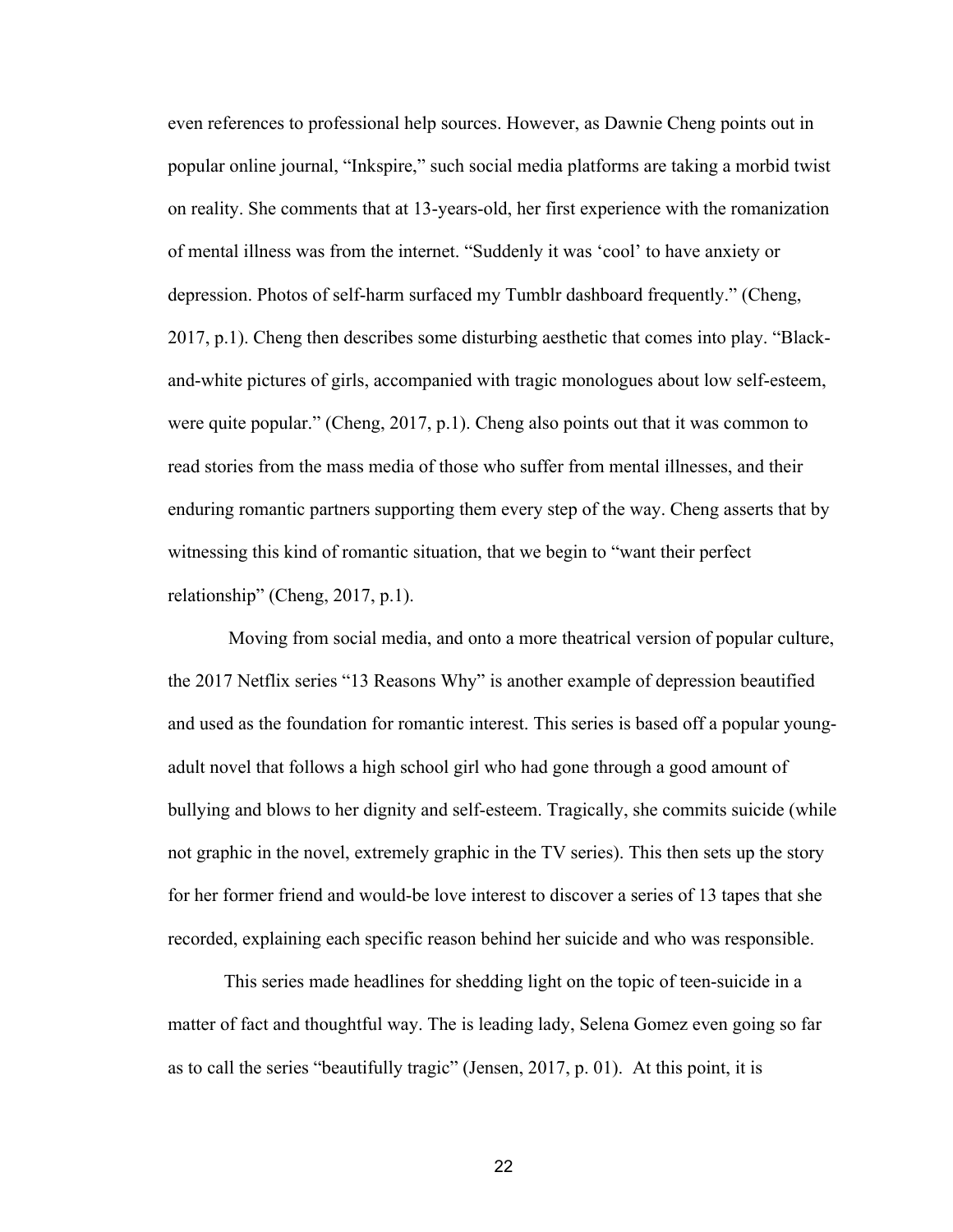appearing to be overtly evident that beautifying illness is not just reserved for Victorian times. However, it is easy to see why this is problematic. This depiction of how a beautiful girl went through depression and eventually suicide puts forth a powerful message that in order to be noticed and cared about if one is having a hard time in life, taking one's own life is an excellent method. In a way, the suicide gave Hannah the last word against her aggressors. This approach to dealing with conflict is not only unhealthy, it is dangerous. Depression, anxiety, any mental health issue that leads to suicide is not beautiful and it is not a mechanism to teach people a lesson; it is only tragic.

In many ways "13 Reasons Why" was well-meaning and is a far-cry more sensitive and respectful on the topic of suicide than some of the earlier illustrations. Any avid movie goer likely remembers cult classic film, "Heathers", a film which represented teen suicide as entirely vain, immature and laughable. The film was even turned into a musical. What is worse about "Heathers" is that the characters who committed suicide did not even undergo any harsh degree of bullying. The suicides were done on a whim for attention. I will acknowledge though, that this may have been done on purpose to satirize teen angst.

The consequences of the methods of dramatizing and sensationalizing mental illness that I described above are on a spectrum. Social media platforms such as Tumblr and series like "13 Reasons Why" are predominantly marketed to teens and young adults. Every popular culture niche requires a demographic, but there are liabilities of marketing heavily to a younger audience.

On a smaller scale, the glamorization of mental illness as illustrated by the younger generation could prove to be nothing more than an annoying trend. Maybe for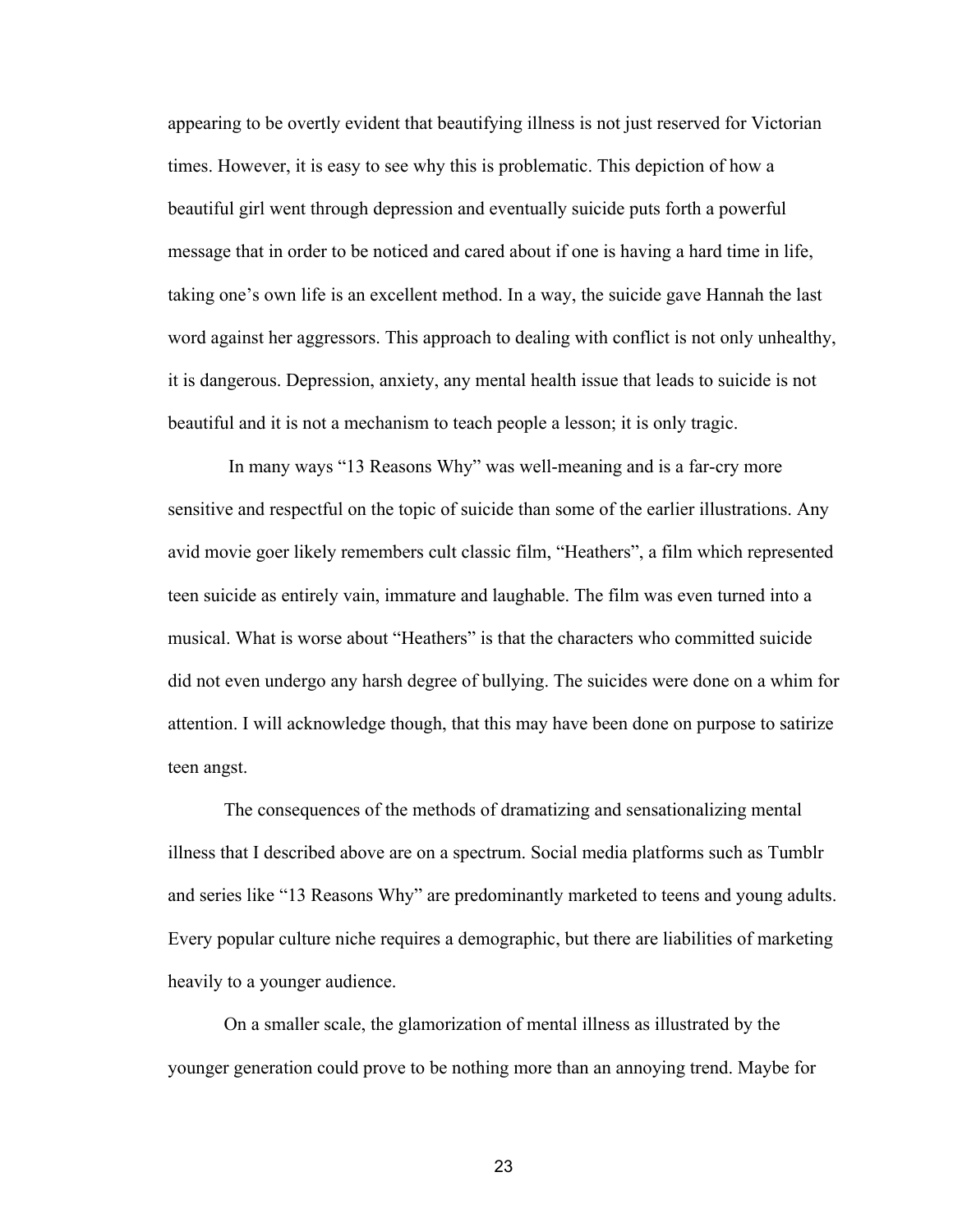another decade we will need to endure sad—eyed models in black-and-white with subtitles describing why they feel so lonely on Facebook. Perhaps the phrase "I am so OCD!" will continue to be thrown around for attention until it dies out, as phases do. In the high school and even college years, "fitting in" is an important goal for social development. This opens one up to an impressionable outlook on the world, and by observing what is deemed "cool" or "popular" or even has a desired reaction of attention, the reaction of most young people is to replicate what they see.

Replication of an unhealthy view of mental illness may be harmless, however it can lead to a spiral of negative consequences if gotten out of hand. A dilemma that I already observe among my own personal peer relationships is that due to this trend of romanization of mental illness, the professional community and older adults are beginning to be suspicious of the younger generation. Those who verbalize or reach out about legitimate mental health concerns to their parents, teachers or any older adult, are not being taken seriously. This can lead to those younger individuals never feeling like they can reach out for help. This consequence circles the whole situation back around to the beginning of the issue around mental illness stigma in the first place.

On the other hand, maybe we should not be so quick to judge older adults for not taking the younger pleas for help seriously. The trend of admiring mental illness also leads to overdiagnosis. Cheung, in the same article relaying her experience of seeing romantic images of mental illness in social media, cites a troubling statistic. From 2013, according to Mirror Magazine, 34% of teens in the UK reported faking a mental illness (Cheung, 2017). The fact that such a large percentage of young people feel the need to lie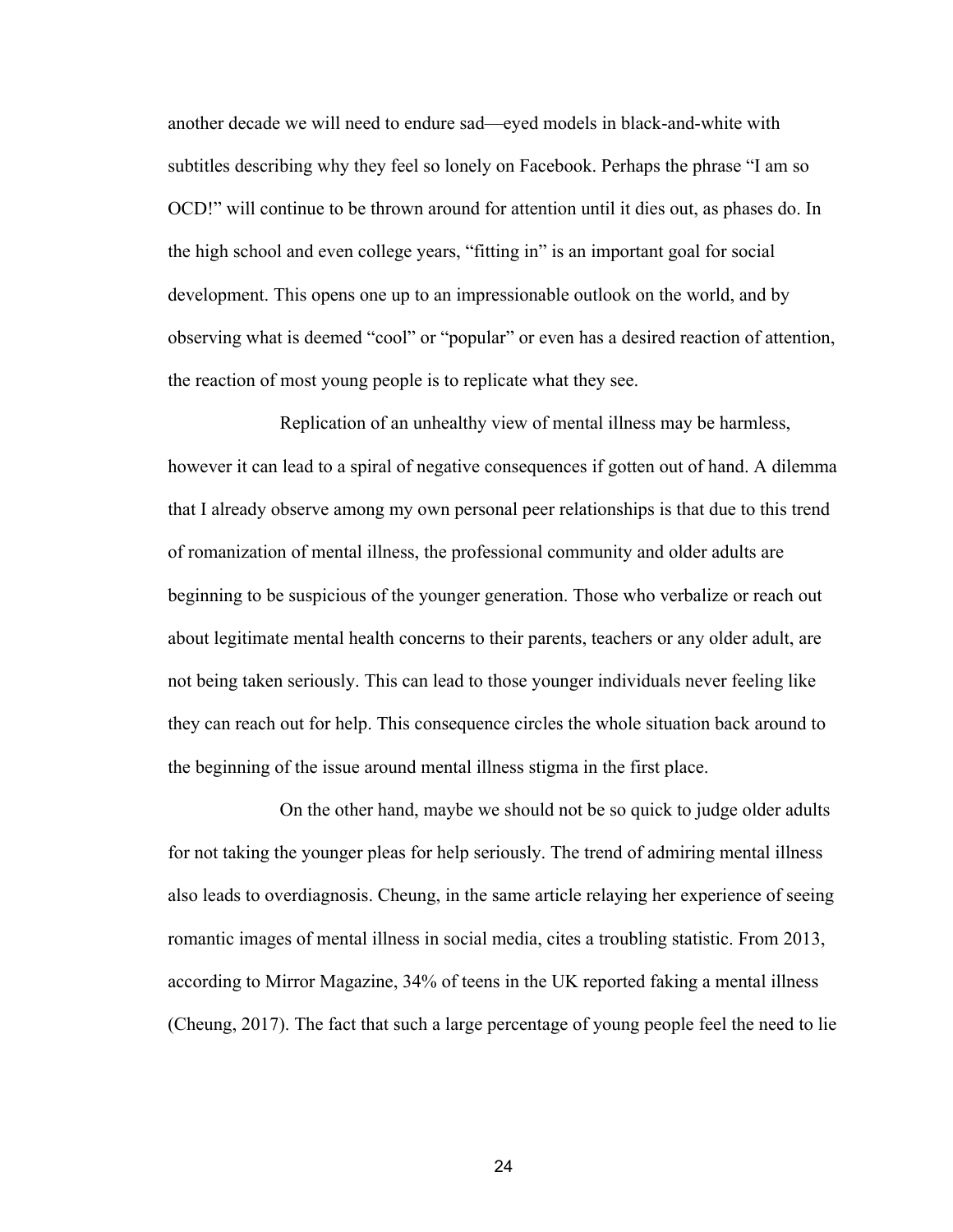about a mental illness indicates that there is certainly something wrong with the way it is being advertised to them in popular culture.

The representation of mental illness in popular culture is not inherently a bad thing. In fact, it could do a great deal of good in the ongoing attempts to educate the mass public in a way that everyone can understand. However, the continuation of making those with mental illness seemingly more attractive, mysterious, intelligent or well-liked, needs to end.

I intend to address the limitations of my thesis in the near future. I believe that my current work has provided an excellent platform to launch a replication of the study, with the benefit of future resources that will come with more time and a graduate program. In the replication I would like to gather quantitative regarding attitudes on the general public towards mental illness before, and after the advent of film. I also find value in conducting extended personal interviews with members of the 13-22 age population, as well as mental health professionals. By the time this is feasible, it will be nearly half a decade after the initial opinion-based information I drew from was published. I predict that I will be able to unearth similar, and more detailed attitudes as what I drew from for this thesis in the articles I discussed.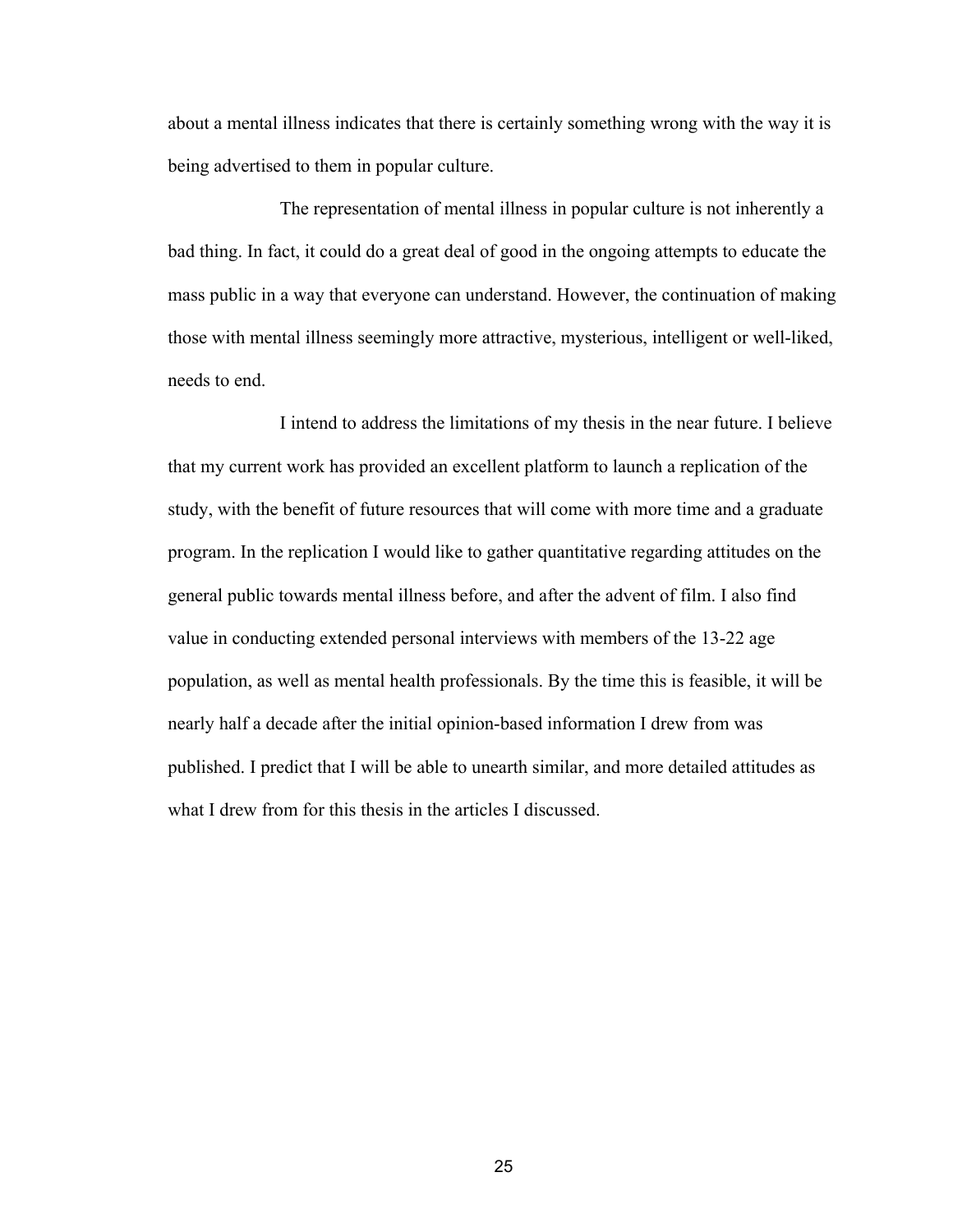#### References

Abramovitch, A., Anholt, G., Raveh-Gottfried, S. et al. Neuropsychol Rev (2017). https://doi.org/10.1007/s11065-017-9358-0

American Psychiatric Association-APA. (2017). APA Public Opinion Poll-Annual Meeting 2017. [Data Set] Retrieved from https://www.psychiatry.org/newsroom/apa-public-opinion-poll-annual-meeting 2017

Cheung, Dawnie. (2017, June 26). When Did Having a Mental Illness Become Cool? Inkspire. Retrieved from https://inkspire.org/post/when-did-having-a-mentalillness-become-cool/-KB0PgCBTrhCdmavWTLC

[Csmoke364]. (2016, August 31). Psycho-ending-The Psychiatrist [video file]. Retrieved from https://www.youtube.com/watch?v=abAsTTC9puk

Crowther, Bosley. (1941, August 22). Film Review: 'The Little Foxes', Full of Evil, Reaches the Screen of the Music Hall. Retrieved from http://www.nytimes.com/movie/review?res=9E04EFD61F3BE233A25751C2AC 946093D6CF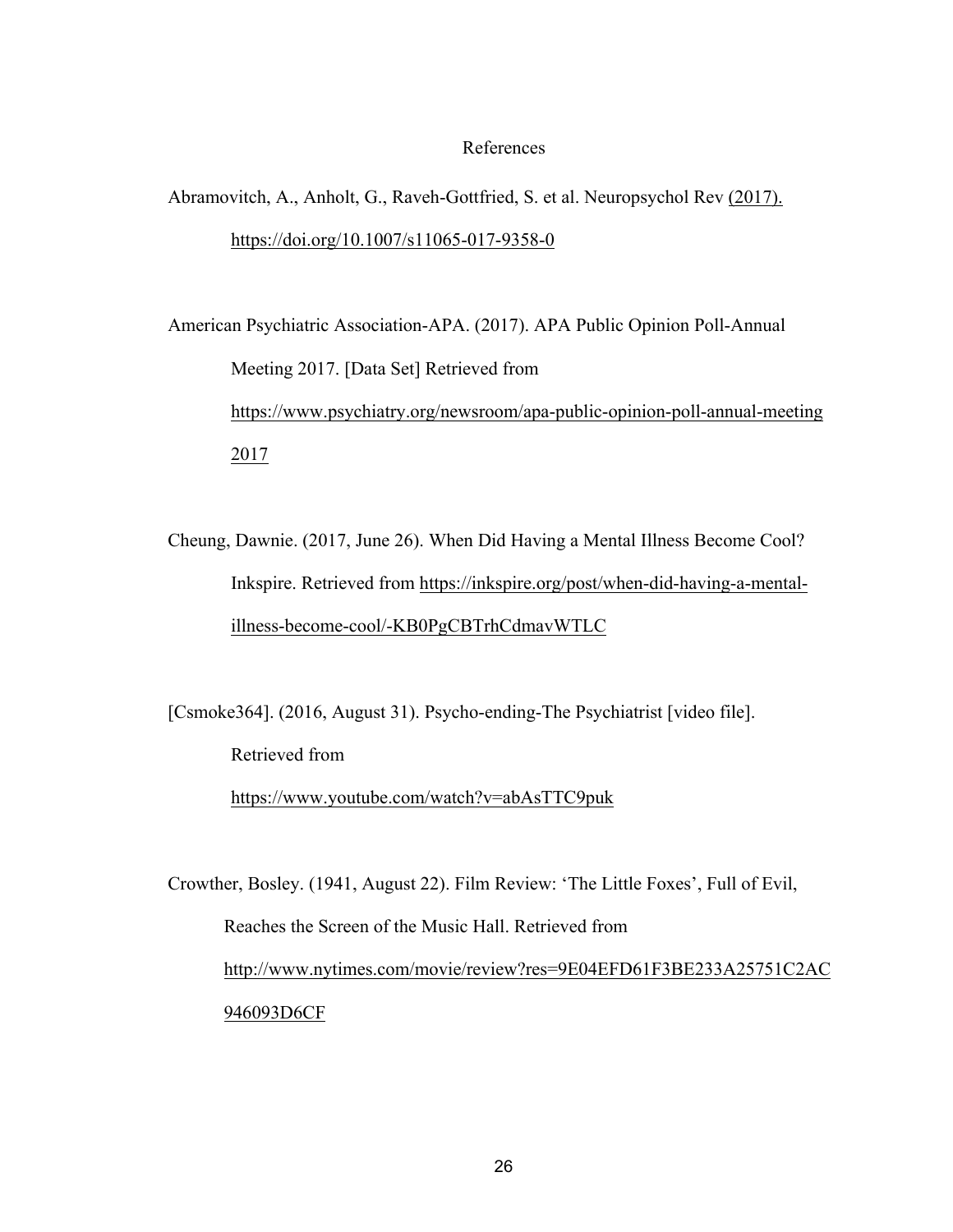DeLisi, M., Vaughn, M. G., Beaver, K. M., & Wright, J. P. (2010). The Hannibal Lecter Myth: Psychopathy and Verbal Intelligence in the MacArthur Violence Risk Assessment Study. Journal Of Psychopathology & Behavioral Assessment, 32(2), 169-177. doi:10.1007/s10862-009-9147-z

Ebert, Roger. ( 1968, January 25) Film Review: Guess Who's Coming to Dinner. Retrieved from https://www.rogerebert.com/reviews/guess-whos-coming-to-dinner-1968

Goldstein, Kayla (2014, April 9). Mental Illnesses are not Accessories. Her Campus. Retrieved from https://www.hercampus.com/school/fsu/mental-illnesses-are-not-accessories

History of Mental Health Treatment. Dual Diagnosis.org. Retrieved from http://www.dualdiagnosis.org/mental-health-and-addiction/history/

Jensen, Erin. (2017, April 28). Why Selena Gomez is 'very proud' of 13 Reasons Why. USA Today. Retrieved from https://www.usatoday.com/story/life/tv/2017/04/28/selena-gomez-very-proud-13 reasons-why-wanted-kids-frightened/101019152/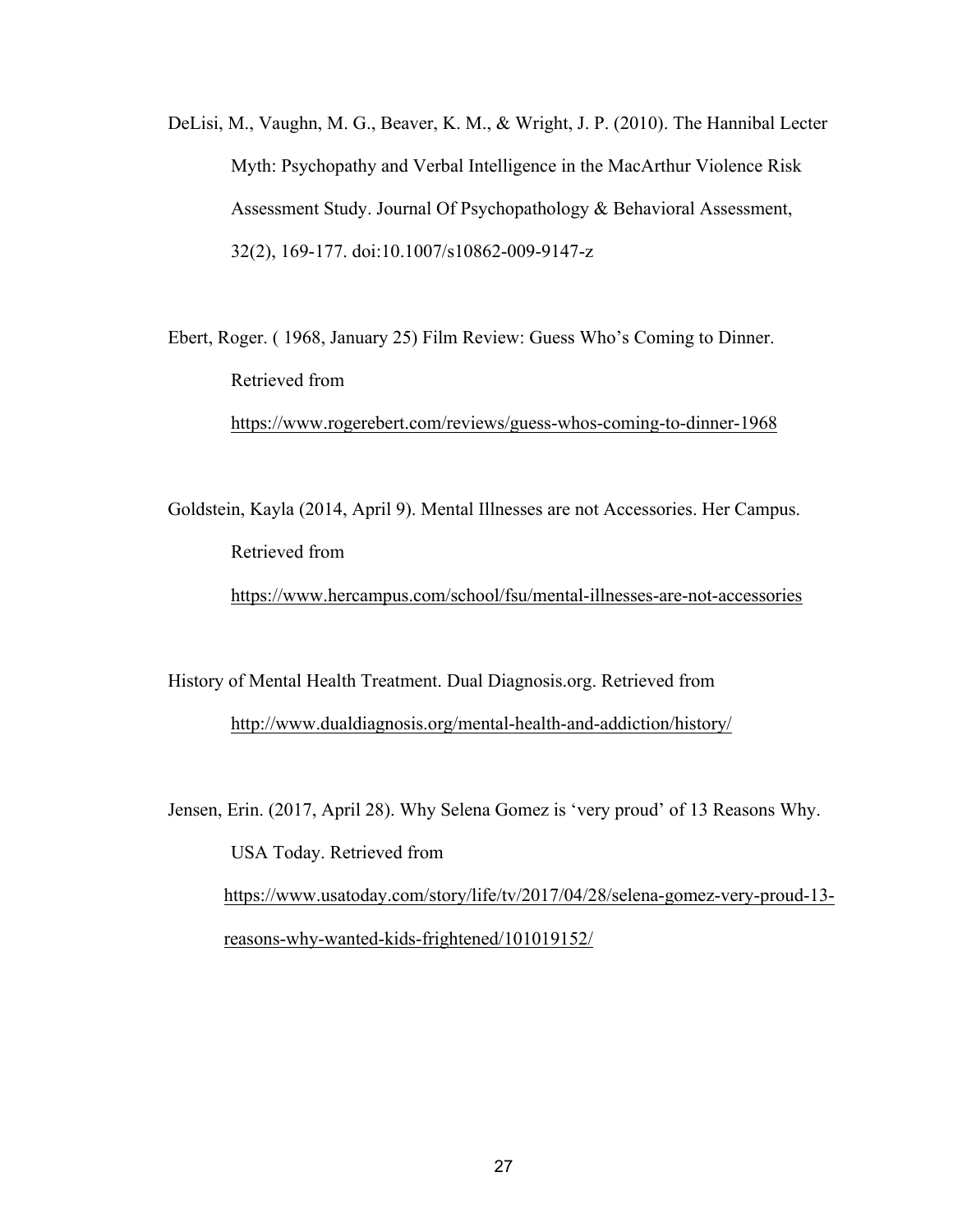Lu, S. (2016, July). Destigmatizing Mental Illness needs a National Push, Reports Say. Retrieved October 12, 2017, from http://www.apa.org/monitor/2016/07- 08/upfront-destigmatizing.aspx

McCray, Chirlane. (2016, May 16). It's Time to Destigmatize Mental Illness. We can start by talking about it. The Guardian. Retrieved from https://www.theguardian.com/commentisfree/2016/may/16/mental-health-monthstigma-talk-about-it#img-1

Mcleod, Betsy. (2017, April 25). 100+ Social Media Statistics You'll Want To See (2017). Retrieved from https://www.bluecorona.com/blog/social-mediastatistics-2017

Mullin, E. (2016, May 10). How Tuberculosis Shaped Victorian Fashion. Retrieved December 01, 2017, from https://www.smithsonianmag.com/sciencenature/how-tuberculosis-shaped-victorian-fashion-180959029/

Porter, Janet. (2010, August 5). Depression? It's Just the New Trendy Illness! Daily Mail.Retrieved from http://www.dailymail.co.uk/debate/article-1278510/Depression-Its-just-new-trendy-illness.html